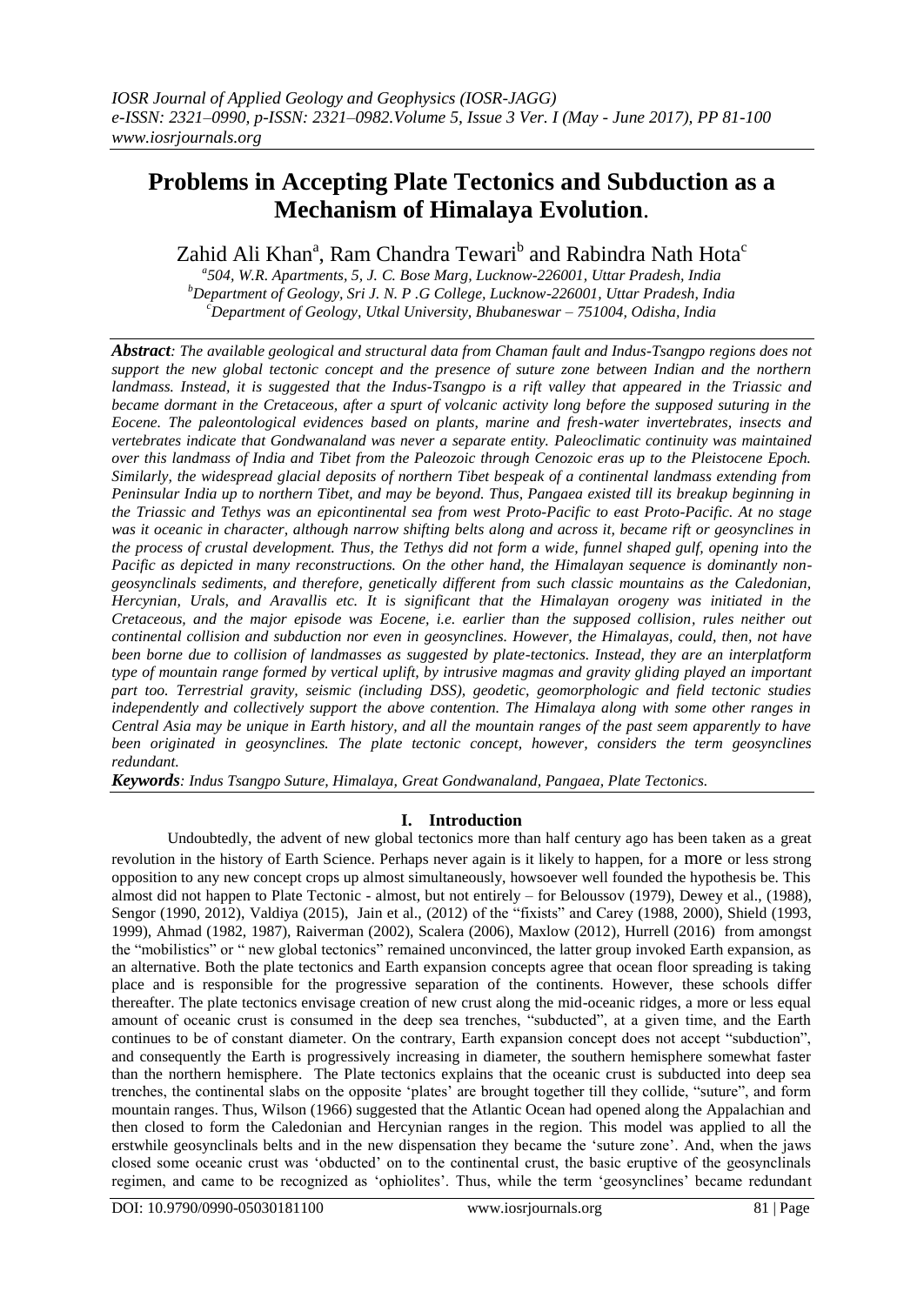(Sengor and Burke, 1979), 'ophiolites' became the signatures of subduction. The so-called "Indus-Tsangpo Suture Zone (ITSZ)" is cited as an example along which a northward drifting Greater India is supposed to have collided with the northern continent, Angaraland. At least 1500 km of oceanic crust are believed since to have been subducted, leaving behind a few hundred meters or so of oceanic floor slices – basic rocks, cherts, turbidities, radiolarites etc., whereas the uplifted continental crust formed the Himalayan Range. The Tethys was about 6000 km wide along the Pacific, and to the north of India it might have been around 5000 km in the east and 3000 km in the west. What happened to the rest of the ocean floor and how did the northern continental crust happen to be at the suture zone with a gap perfectly to fit the outline of the migrating Indian plate is, however, not clear. Even if India had earlier separated from Pangaea the odds against its returning to the same place from point to point to fit in the original gap are very high. Also, during the millions of years of the separation of the two Blocks, their coastal outlines must have changed materially through erosion and sedimentation. Their perfect refitting would be nothing short of a miracle. An attempt is made here to reexamine the modern global tectonic hypothesis in the light of the currently available geological and structural evidences for the Himalayas evolution. This will necessitate a review of the associated phenomena, subduction and suturing. Equally important would be to comment on the former position of India vis-a-vis the northern continents on the one hand, and the independent Gondwanaland on the other.

# **Plate Tectonic Speculative**

Ever since Alfred Wegner's (1924) Origin of Oceans and Continents appeared, and Alex Du Toit's (1937) attempt assembling an independent Gondwanaland, countless assemblies have been offered. Of particular interest in these was a 'draft' assembly by Carey (1976) suggesting that the 'gaping gore' of the Tethys was inacceptable and a globe of smaller diameter should be adopted to make it disappear (see also: Owen, 1982). Subsequently, Dietz and Holden (1970) and Smith and Hallam (1978) brought out their assemblies by computer matching the coastal outlines. Although widely accepted, there is inherent weakness because matching of geology of the opposite coastal areas is given only a secondary importance. Thus, for example, Western Australia has got to fit besides Peninsular India (Ahmad, 1960; Sastri et al., 1974; Veevers et al., 1999), but the computer match does not bring the same. May be, the coast lines had materially changed through time or else the computer analyzes only the data ignoring human error. These reconstructions envisage a wide oceanic Tethys between Gondwanaland and the northern continents or else they are for Pangaea, and the Tethys appears as a wide gulf on the Pacific coast tapering down towards the west to near Black Sea or farther west. In either case, if the continents have to come together and coalesce, some landmass/landmasses have to travel over thousands of kilometer and paleomagnetism seems to confirm that India drifted from a southern hemisphere to its present location (McElhinny, 1968; Klootwijk, 1979; Klootwijk et al., 1985, 1992; Vandamme et al., 1991). The drift is believed to have started about 80 Ma in the Late Cretaceous, around 30° S latitude (the southern tip of India having been to the south of  $40^{\circ}$  S latitude), and the collision took place around 20 Ma (Powell, 1979, p. 8, Molnar and Tapponnier, 1975, fig. 1, Acharyya, 1990; Sinha, 2002; Jain et al., 2012). Thus, India was crossing the Equator in various interpretations, from Eocene to even Miocene (McElhinny, 1970, p. 979), and the Equator was passing through the middle of Peninsular India around 38 Ma (Molnar and Tapponnier, 1975). The total distance India has travelled is believed to be around 7000 km (Molnar and Tapponnier, 1975, fig. 2) in about 50-60 Ma at an average rate of about 11.5 cm/year–a fantastic speed when compared to the maximum rate obtained along the oceanic ridge today, about 12 cm/year, i.e. about 6 cm/year on either side of the ridge. Indeed, the rate must have been considerably higher as discussed later, there might have been a long break in the drift. Yet, there is no reason why a much faster rate of spreading could not have obtained, even as an exception, one should nevertheless be able to recognize the counterpart of India, on the other side of the ridge, and that too, must have similarly drifted. This has not been identified, and the explanation could be that it comprised an oceanic crust that has been subducted elsewhere. Figures 1 and 2 of Powell (1979) indicated that before 80 Ma India was around 30° S latitude (Molnar and Tapponnier, 1975, put it around  $40^{\circ}$  S) and it started drifting northward.



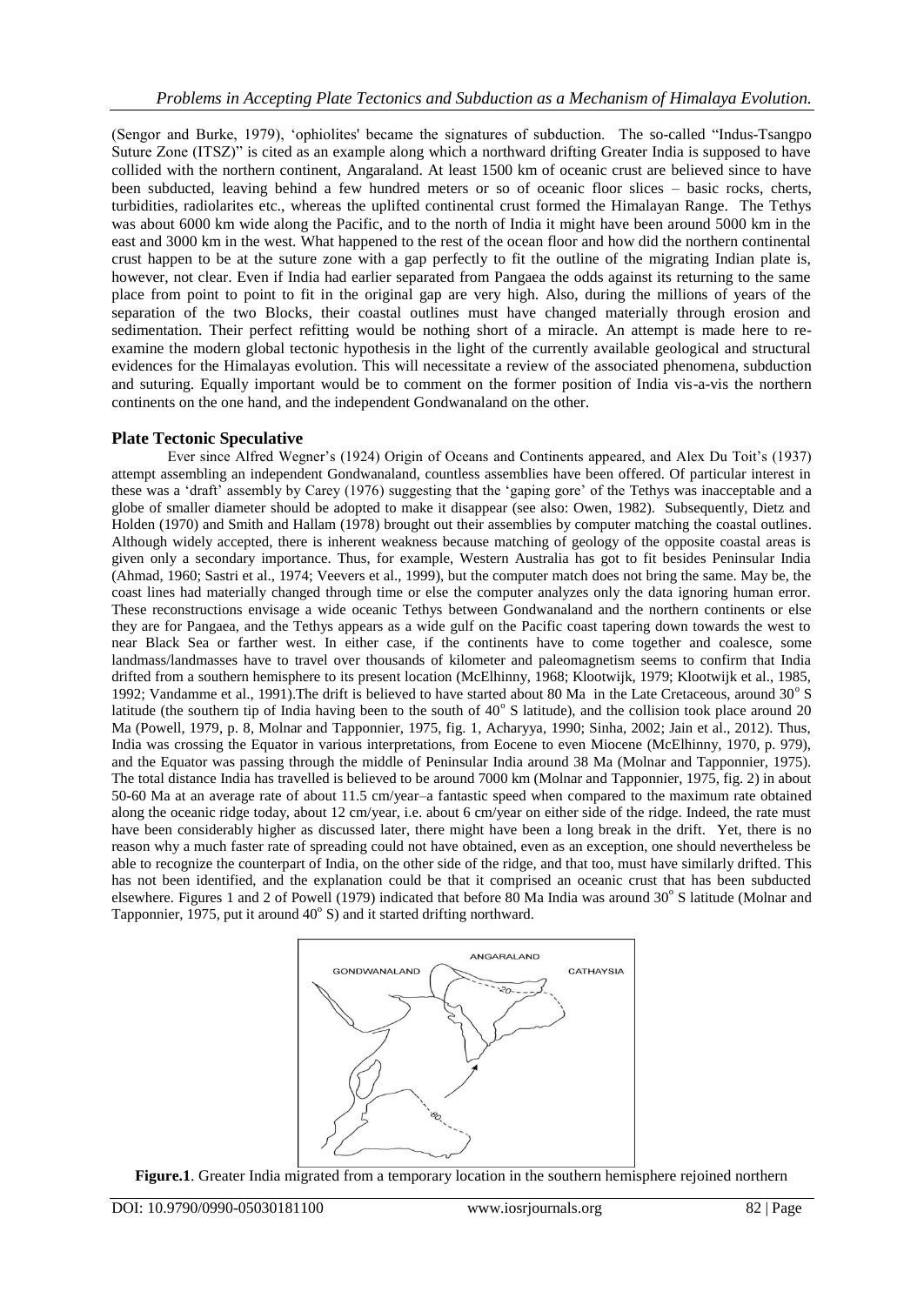ARABIA **INDIA AFRICA** 

Gondwanaland on the northwest, Angaraland on the north and Cathaysia on the northeast. This junction line should exist all along the Arabian Sea to Bay of Bengal (After Powell, 1979).

**Figure.2**. Map showing marine magnetic anomalies of Indian Ocean (After Powell, 1979).

Powell (1979) placed India besides Madagascar, and a northwest-southeast ridge must have existed in the area, and was responsible for ocean floor spreading, the oldest anomaly having been anomaly 33. Greater India, thus, migrated to the area east of the Indian Ocean ridge before it came into being (Anomaly 5), and then moved northward. However, further north a Proto-Carlsberg Ridge must have existed from anomaly 28 to 22, and Scrutton (1973) agreed that a ridge besides Seychelles already exist 70 Ma. Owen (1982, fig. 5) suggested an age of 60 Ma. Stripes produced by this ridge must have formed topographic highs and thus must have been directly in India's route; however, Powell (1979) avoided the situation and migrate the ridge itself. Nevertheless, it is interesting that between anomaly 22 and anomaly 5 there was no ocean floor spreading anywhere in the Indian Ocean, and it is not explained what motive force was responsible for the drift of India from around 50 Ma to about 20 Ma i.e. from Middle Eocene to Lower Miocene times. If Powell's (1979, figure5) suggestion is accepted, India, somehow, kept on moving.

Molnar and Tapponnier (1975, p. 419) stated that "because of the buoyancy of continental lithosphere, subduction of one continent beneath another is often assumed to be impossible. Instead, the motion between the two continents is presumed to stop abruptly, suturing them along a young orogenic belt, and causing a marked change in the relative plate motion or the formation of a subduction zone elsewhere". Molnar and Tapponnier (1975) further stated "We estimate that shortening and underthrusting of India beneath the Himalayas and Tibet accounts for at least 300 km and perhaps 700 km even 1400 km according to Li and Harrison (2000)." If this is correct there should be a displacement of about 1000 km on the Baluchistan coast. Instead, the coast is straight. Although contradictory, yet both the views appear too accepted in plate tectonics. Moreover, there is no explanation as to why the Himalayas have been uplifted some 500 kilometer away from the suture zone instead of being along the collision zone itself. On the contrary, the beds near the suture zone are slightly disturbed, and why were the Kun Lun ranges uplifted simultaneously to the north of the plateau? What, however, is crucial is that such progressive underthrusting could only have been at a level below the root of the Himalayas, and yet "no intermediate or deep earthquakes have been reliably located in the Himalayas" (Molnar and Tapponnier, 1975, p.420; Bai et al., 2012), nor, indeed, in Tibet (Priestley et al., 2007).

Plate tectonic models of the area envisage that the Himalayas were formed as a result of continentcontinent collision (Sinha, 2002; Jain et al., 2012; Valdiya, 2015). Yet, Gansser (1964, p.142) pointed out that the earliest tectonic activity in the Himalayas occurred in the Upper Cretaceous i.e. around the time India began its northward drift from 30° S latitude, and the major episode was Eocene, i.e. the tectonic activity was undoubtedly earlier than the supposed collision and no explanation has been offered for this anomaly. Wadia (1983, p.307) suggested the first upheaval in post-Nummulitic times, culminating in the Oligocene, i.e. perhaps it started in the Eocene. The first upheaval "ridged up the central axis of ancient sedimentary and crystalline rocks". The second phase, relatively of greater intensity, was in the Miocene and the last is post-Pliocene. Collision, according to Powell (1979), took place prior to 20 Ma and according to Molnar and Tapponnier (1975) after Anomaly 5. There could not have been any tectonism prior to this envisaged collision. The first two phases, thus, remain anomalous. If it is speculated that an island is existed beyond Greater India, it seems to have left no evidence behind (Stocklin, 1982). Instead, as is well known, Gondwana glacial and associated plant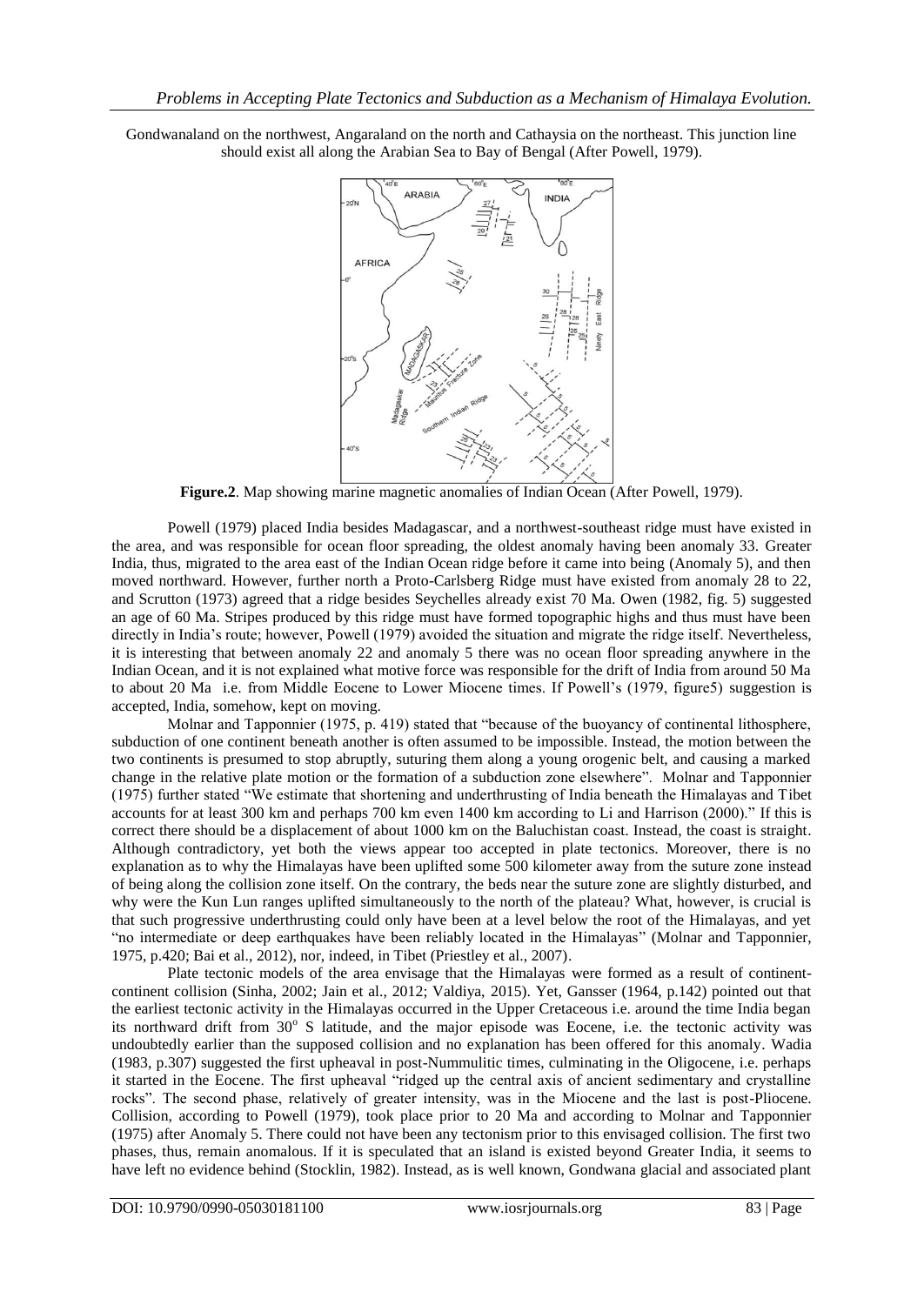fossils are reported from northern area of Tibet, i.e. from the other side of the suture zone from every exposure of Permian-Triassic rock (Wang Naiwen, 1984; Chang Chengfa et al., 1986; Upadhyay, 1999; Xiaochi, 2002) right up to Kun Lun Range. The ice seems to have moved from south to north, perhaps transporting the glacial material from Peninsular India (Casshyap et al., 1993). It implies that the northern Tibet and India were together in the Paleozoic times, as also in the Mesozoic i.e. they have always been together. The above concept recognizes that Greater India should have sutured with the Iran-Afghanistan plate around the Paleocene before the collision along the Indus-Tsangpo Suture. Prior to that Chaman/Ornach-Nal faults could not have existed. Yet, Auden (1974) pointed out that in Afghanistan there is evidence of movement along the former throughout the Cenozoic. It had probably come into being in the Cretaceous (Lawrence and Yeats, 1979). Similarly, much importance is attached to the Zhob, Muslim Bagh and other ophiolites in Baluchistan and the North West Province, speculatively believed to have been obducted oceanic crust, as a result of the envisages collision. Yet, the oldest sediments, overlying deeply eroded and weathered (sometimes lateralized) ophiolite occurrences in the area are Lower Eocene. The eruptions are considered to have been in Cretaceous i.e. from before India started its northward drift (Mehmood et al., 1995). Also, it is significant that not a bit of ophiolite occurs along the Chaman fault itself, and most of the occurrences are well to the east, and one is well to the west near Saindak (Baluchistan), some 250 km away (Figure.3).



Figure.3. The ophiolites, believed to have resulted from the collision along the Chaman Fault, however, lie well to the east of the fault, with no trace of its supposed former existence along the so called line of junction. 1=RasKoh, 2=Zhob, 3=Waziristan, 4= Dargai, 5=Bela, 6=Muslim Bagh. (After Asrarullah, Ahmad and Abbas, 1979)

The ophiolites must have come up through fissures, and could be of little significance, except that they would, perhaps, suggest a state of tension. Those on the Indian plate obviously must have been emplaced while India was still in the southern hemisphere.

It implies that the long northward drift of India is doubtful and entire edifice has been built on a single line of evidence – paleomagnetic data of Indian rocks. Admittedly the data have been rechecked by several workers, and the only course that appears justified is to reject them if they do not corroborate geological data. Thus, Wensink (1973) opined that Kashmir was in the south and Peninsular India in the north, rotated by almost 180<sup>°</sup> in its Gondwanaland position. Obviously, it would be inacceptable, and Klootwijk (1979, fig.3, and p. 52) stated that well-defined and well-cleaned results from the Permo-Triassic and Cretaceous "indicate that during this time span, Greater India underwent approximately 30° counter-clockwise rotation with hardly any northward movement". During the Permo-Triassic, India was undoubtedly a part of Pangaea, surrounded on all sides by landmasses and could not it be rotated. Similarly McElhinny et al., (1974) concluded that Malay Peninsula was not a part of Gondwanaland, and instead, it was possibly adjacent to North Africa in the Paleozoic, somewhere, presumably to the north of Algeria. Also, that between Permian-Triassic and Cretaceous it underwent a clockwise rotation of 70°. On the other hand, they seem to accept the Yunnan-Malay Geosynclines, which continued, perhaps, into Australia, and existed from the Ordovician through Jurassic. The contradiction between the two conclusions, perhaps, being of no consequence to McElhinny et al., (1974). Similarly, Briden (1976) admitted that four different reconstructions of Africa are possible on the same set of paleomagnetic data. Likewise, it has been suggested that the state of Oregon has been rotated (Wesson, 1970, p. 322).This would obviously necessitate that a slice be taken out, rotated and then fitted back to the American mainland. The preposition would be a wonder if it has happened.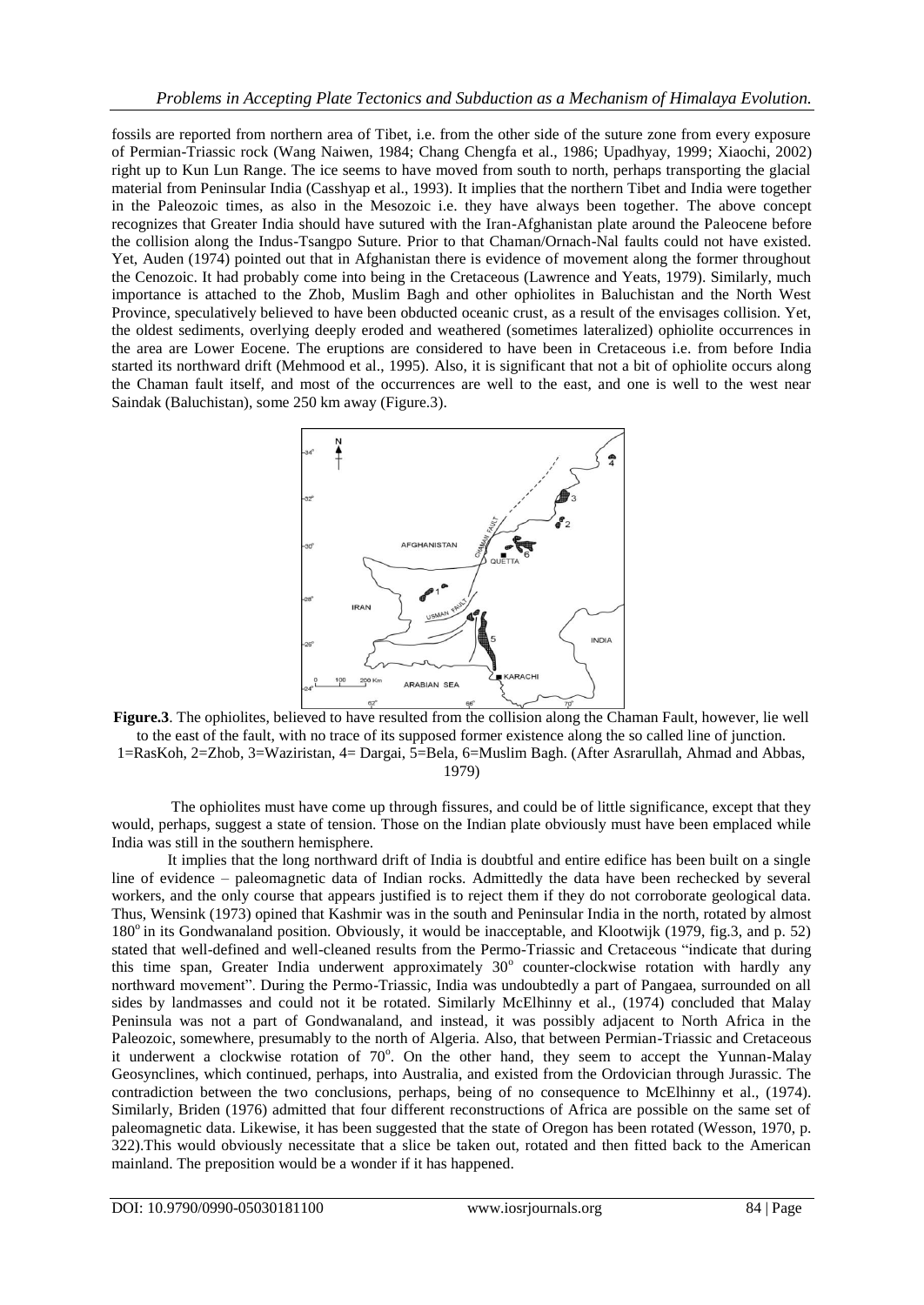On the other hand, remnant magnetization derived from red bed sediments and from igneous basalts is likely to yield diverse paleopole positions, as in the case of red beds from Indian Gondwana and Deccan basalts (Klootwijk; 1979; Molnar, 2016). Secondly, paleomagnetic poles determined from continental basalts and from oceanic magnetic anomalies of the same age may fall far apart, by as much as 2000 km (Molnar and Francheteau, 1975), raising doubts about the very tenants of plate tectonics and inadequacies in data quality or suggesting that the paleomagnetic principle is not applicable in interpretation of plate motions. A review of the literature reveals that the oceanic magnetic anomalies are less understood and not confirmed by hard control on basement samples beyond the quaternary Period. The most serious of all baseless assumptions is that of linking magnetic and rotational poles of the Earth for all geologic periods. On the eve of these discrepancy the authors suggests that the best alternative is to look at the paleomagnetic evidence in the light of polar wandering, involving movement of the magnetic field without movement in space of the planet's surface features. It seems appropriate that the results arrived from paleomagnetism should be tested against geological observations. A possibility, however, exists that the suggested northward movement of India is in fact a reflection of the northward movement of the North Pole from around Verkhoyansk to its present location. On the other hand, the close resemblance of the Archaean formations of India, Sri Lanka, Madagascar, central, west and east Africa, south-west Australia and East Antarctica, permit no alternative but to accept that these areas stayed together ( Ahmad, 1960, 1961;Katz, 1972).

# **Great Gondwanaland or Pangaea**

Although Suess (1888) used the terms "Gondwanaland" and "Tethys", and Alfred Wegner (1924) adopted these, but did not seem to have envisaged that Gondwanaland was an altogether independent entity i.e. that it was separated from the northern landmasses, Laurasia, Angaraland and Cathaysia by an oceanic Tethys, joining western Pacific to eastern Pacific. The concept was introduced by Alex Du Toit (1937) that in the Permian these landmasses were independent and, accordingly had distinct floras. Dietz and Holden (1970) retained independent Laurasia and Gondwanaland. Similarly, the concept that the Himalayas have originated as the result of collision and suturing of India with the northern landmasses was envisaged by Du Toit, and became an integral part of the Plate tectonics philosophy (see: Valdiya, 2015, for references).Yet, a collisional origin of the Himalayas involving the convergence of India towards Tibet has been advocated since before the Tethyan Ocean concept was actually introduced and was a part of the geosynclinals origin of these ranges. Ahmad (1968), prior to the Plate tectonics philosophy was introduced, argued that the Himalayas did not originate from geosynclines, and geosynclines were not a prerequisite for mountains. Of late, paleomagnetic data have further fragmented the landmasses, and Burrett (1982) illustrated them for the Lower, Middle and Upper Ordovician, whereas Tarling (1982) has plotted them for the Devonian. This revolutionary vision envisages that all these scattered fragments coalesced into a single landmass, Pangaea, in the Permian, and soon after Pangaea fragmented as a result of ocean floor spreading to form the present continental configuration. Since there is no evidence of ocean floor spreading prior to about 150-180 Ma, the mechanism for these earlier multi-pronged movements of landmasses, large and small, is not yet clear.

Thus, to both Alfred Wegner and Alex Du Toit the evidence that seemed to clinch the issue was the occurrence of glacial climatic conditions more or less simultaneously in all the Gondwana continents, in contrast to a warm climate in Europe and North America; Siberia with Permian glacial deposits, then, having been *terra incognita* and so was northern Tibet. Accordingly, there were supposed to have been significant differences in the northern and southern fauna and flora. Ahmad (1978) reviewed the occurrence of life over continents in Earth history, and concluded that there seems to be no escape from accepting continental ligations allowing for free two way migrations throughout the Paleozoic and Lower Mesozoic of all forms of life – marine and freshwater fauna, vertebrates and a variety of plants. The migration is indicated by the fact that the forms appeared in Early Permian in Gondwanaland reached the northern landmasses in Upper Permian time, and vice-versa (Wagner, 1965; Ahmad. 1978; Xiaochi, 2002). But, if the distribution of common plants, marine faunas, freshwater forms and even the lowly insects have posed a problem, the distribution of vertebrates virtually clinches the issue. Indeed, the similarities between the Triassic vertebrates of South Africa and Russia had long been a veritable enigma, and although migration was accepted, with an ocean in between, no route could be agreed upon. Elliot et al, (1970) discussing the Antarctic tertapods conceded that "In the case of the terrestrial vertebrates there would seem to be no assumption or mitigating consideration: these animals could have migrated from one to another landmass only by means of land connections". Such a land-bridge had got to be direct and not circuitous, via Spain, for example, often suggested in the past to account for the similarities between South African and Russian Triassic tertapods. Romer (1973), however, admitted that these "suggested free communications". Thus, in the Triassic beds of Russia there are remains of South African *thecodonts, therapsids, cynodonts, dicynodonts***,** *Proterosuchians, saurichia* etc. and that is formidable by any measure. Elliot et al., (1970, p.1200) insisted that Antarctican vertebrates could have migrated to other continents "only by means of land connections". His other continents represent not only South Africa and India, but also Siberia,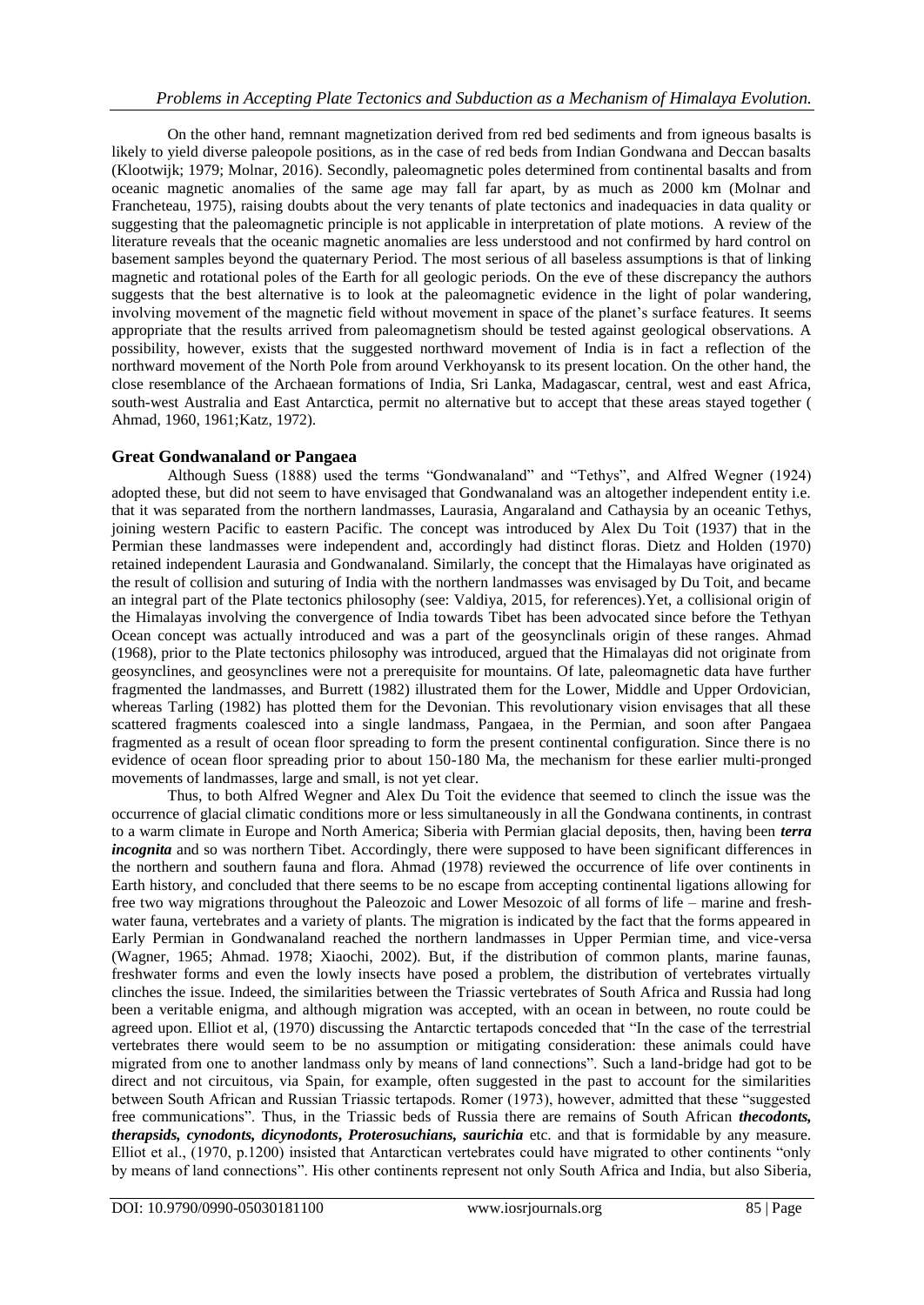China, Mongolia and Southeast Asia. Similarly, the Lower Permian vertebrates of Kashmir, *Archaegosaurus, Actinodont, Lysiptergium* and *Cheledosaurus* had been recorded from Europe. More significantly, Romer (1973) has drawn attention to the work of Sun Ai Lin, who has described reptiles from Shansi and Sinkiang provinces of China which include conodonts, comparable to the bizarre *Kannemeyeria* and *Cynognathus*, now also reported from Argentina and India. But the discovery that really settled the issue was the presence of reptiles of the *Lystrosaurus* zone of South Africa – *Preteresuchus***,** *Erythrosuchus* and indeed, the *Lystrosaurus* itself in Shansi and Sinkiang (China); the latter occurring in Indo-China as well. Thus, at least *Lystrosaurus***,** *Kannemeyeria* and *Cynognathus* were present in South America, Antarctica, South and East Africa, India, South East Asia, Mongolia, and China; whereas *Erythrosuchus* was present in Russia, South Africa and China; *Metaposaurus* and *Plesiosaurus* are among the other forms that had wide distribution (see also: Sahni, 1984). Similarly, Qui Hongrong (1980, p. 101) studied the Paleozoic and Triassic conodonts from both the northern and southern flanks of the so-called Indus-Tsangpo suture and found that most of them were common. It obviously means common migration route and the traffic had apparently been two-way, with northern forms penetrating into the southern continents and *vice versa*, had no obstruction, physical, nutritional, climatic etc.

Cosgriff (1974) studied the Triassic vertebrate fauna of Tasmania and noted that several forms, some specifically identical, had been known from the northern landmasses, reaching even such insular areas as Greenland and Spitsbergen. The list of common forms is formidable, and includes *Brachyopidae, Lyddekerinidae, Rhytidostidae, Trematosauridae, and Chasmatosauridae*. Cosgriff (1974, p. 113) further pointed out that some of these animals were so built that they "could not easily have crossed even a limited stretch of open sea". Bhatia et al, (1996) has shown that several non-marine ostracode assemblage of the intertrappean beds of India show remarkable similarity at the specific level with the Upper Cretaceous fauna of Central Asia, Mongolia, Siberia and China. It was not only the mammals that immigrated, there were also frogs – which are highly allergic of saline sea water – that hopped their way through the land corridor and reached as far as south as the Deccan, where their remains are found in the infratrappean and intertrappean beds (Sahni, 1984; Sahni and Bajpai, 1991). Throughout the Paleozoic a transgressive sea covered the middle part of Pangaea from western Proto-Pacific to eastern Proto-Pacific (Ahmad, 1982). It started withdrawing after the appearance of mid-oceanic ridges in the Atlantic and elsewhere. However, in the Jurassic and Cretaceous this sea still existed over the northern and eastern part of India. In the Eocene it was still present in Tibet and the Himalayan region, but gradually withdrew westward and a widening land bridge came to be established from India to Tibet and up to China. It is immediately reflected in the faunal distribution becoming cosmopolitan (Sahni and Kumar, 1974). Colbert (1973, p.408) questioned that if India was drifting northward like an island in the Jurassic and Cretaceous, how is it that its dinosaurs are very similar to those of other landmasses. Thus, the concept of the great northward drift of Greater India is refuted, and the paleomagnetic evidence used to support this drift shall have to be revised or reinterpreted. The contention corroborates Crawford (1979) who described the great northward drift of India as mythical.

The above evidences suggest that Gondwanaland was never a separate entity and it was, all through the geological history, continuous with the northern continents and the Tethys was an epicontinental sea (Crawford, 1974). Beloussov et al, (1979) are emphatic that the Tethys Sea existed over Tibetan continental crust. Ahmad (1983) has shown that it continued much further north, entirely as a transgressive sea. Stocklin (1982, p. 120) stated "the geological history, as recorded in the Tethyan rocks themselves, however, wholly contradicts the paleomagnetic inferences. These rocks tell us with all desirable clarity that the Tethys was essentially, not a wide ocean, but an epicontinental sea since the Paleozoic. Recently Khan and Tewari (2016) ruled out any possibility of independent Gondwanaland on the basis of geological and paleontological evidences.

### **Suturing and Subduction**

Suturing and subduction are considered as great evidences of migrating Indian plate. Therefore, being the type area, the Indus-Tsangpo Suture and its continuation on either side needs re-examination. It was Gansser (1966) who used the term 'Suture and Subduction' that led to the formation of the entire hypothesis, though he was, not very specific about its genesis and thought that it represented a deep down-bulging, some sort of a junction line between geosynclinals formation on one side and the Himalayan succession formed exclusively of non-geosynclinals, shallow, platform type of sediments on the other, along which large areas of *continental crustal material* had disappeared (emphasis by the authors). It will be desirable to examine the subduction concept, which got much a ready and unquestioned acceptance. Dewey (1977, p. 56) opined that "The simplest kind of orogenic suture is a high strain zone, containing mangled ophiolite remnants, and, occasionally, blueschist mélanges, that separate two continental terrains with dissimilar pre-collision strain histories". While introducing the term "suture" in Tibet area, Gansser never mentioned that the collision was between a Gondwana element, and some northern elements, although such a collision was well recognized and discussed ever since Alex Du Toit suggested an independent Gondwanaland, with India as a part of it, and even before that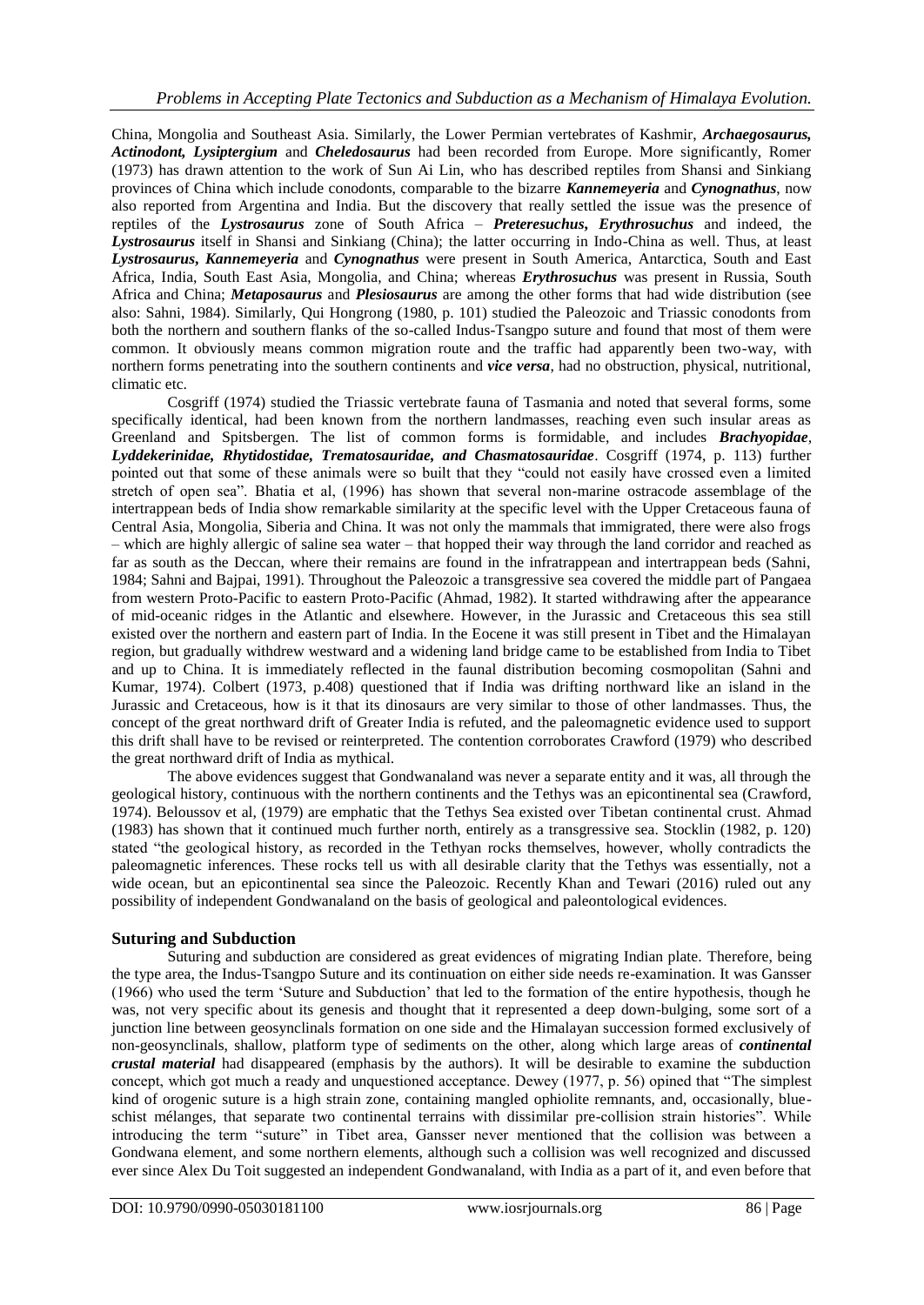(Argand, 1924). However, the term, as used today, envisages that only oceanic crust is subducted in deep sea trenches, and the continental crust, as it arrived at the site, got "sutured". The suture around Greater India is, thus, in three parts: [1] The Chaman-Ornach-Nal faults along the west, [2] The Indus-Tsangpo, along the north, and [3] a not well defined Burmese section along the Arakan Yomas in the east. It is supposed to join the Ninety East Ridge or the Sunda Trench.

[1] Chaman-Ornach-Nal is an active sinistral fault, and has been instrumental for strong earthquakes. It extends from the Makran coast, past west of Quetta, and thereafter in the east of Kabul (Sengor, 1990) where it joins the equally prominent dextral Herat fault, that continues to the south of Pamir (Figure 4).



**Figure.4**. Sketch map showing major tectonic trends on and around the northwest part of the Indo-Pakistan subcontinent. KR=Karachi, HKS= Hazara-Kashmir Syntaxes, Q= Quetta, P= Peshawar= Multan, K= Kabul, HY= Hyderabad (After Sarwar and DeJong, 1979).

In Baluchistan, however, it does not reach the coast, as believed in the past (Figure 5), and comes to an end near Ras Koh (Lawrence and Yeats, 1979, p. 351).



**Figure.5.** NNE-SSW faulting in Baluchistan, all the faults either takes a sharp turn to the west or comes to an end much before reaching the coast. C.F=Chaman fault, O.N=Ornach-Nal Fault, Q=Quetta, K.R=Kirthar Range, K=Karachi, HY=Hyderabad (After Quittmeyer, Farah and Jacob, 1979).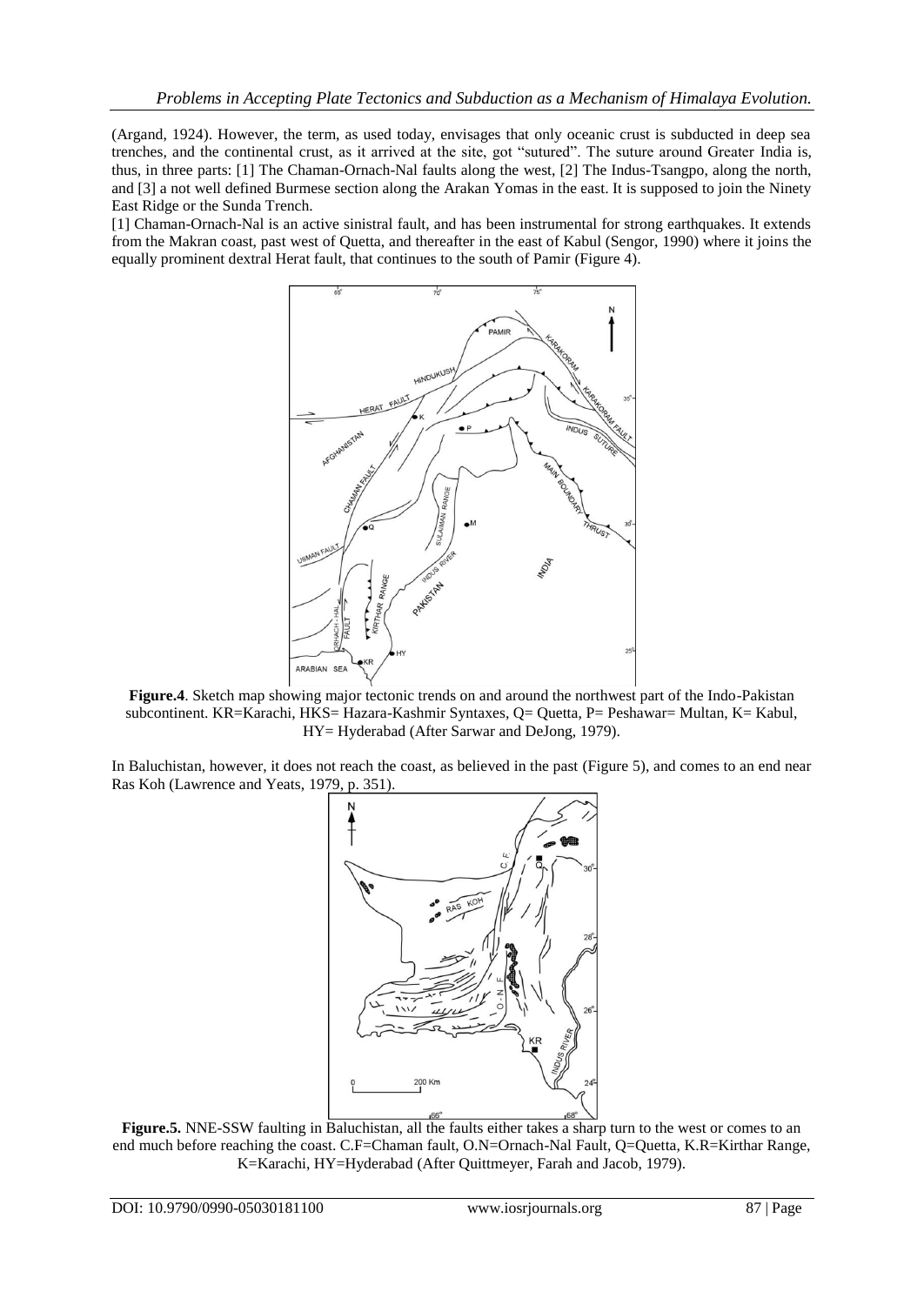The *en echelon* Ornach-Nal fault continues further south. However, it, too, does not cut across the coast, and on the continental shelf it takes a sharp turn to the west. Had these faults been the suture zone, with a long travelled Indian Block on one side and the Iran-Afghanistan Block on the other, it would certainly have continued into the oceanic area cutting across continental shelf. Lawrence and Yeats (1979) revealed that its southern part, the Nushki section, is not continuous. There are some *eight or nine breaks* in it, ranging from 2-9 km in length (Figure 6).



**Figure.6**. The Chaman Fault has its maximum displacement in Afghanistan and progressively weakens southward. Note in the Nushki area it has a number of breaks (After Lawrence and Yeats, 1979).

This is the area north of the *en echelon* Ornach-Nal fault, and hence not covered by the latter. What is even more significant is that the Chaman fault repeatedly branches off to the west, and Lawrence and Yeats (1979) concluded that this is suggestive of progressive younging of the fault towards the south. In 1943 there was a high intensity earthquake over the beach area of the Ornach-Nal fault and recently in 2013 there was a powerful earthquake of 7.7 magnitude along the southern strand of Chaman fault confirming that both the faults are still active, and therefore do not support the suture zone concept.

More significant, all the Baluchistan faults (Figure 5) take a sharp turn to the west (see, e.g. Kazmi, 1979, Fig. 1; Jacob and Quittmeyer, 1979, Fig. 3).This bespeak of a counter clock-wise oroclinal rotation (Carey, 1976), with compression developing within the subtended angle, and tension outside (Ahmad and Ahmad, 1980). However, Powell (1979, p.5) stated that "a similar geometry could have been produced without substantial rotation". Yet, subsequently he envisaged several stages of counter clock-wise rotation of India that has produced the observed features. Lawrence and Yeats (1979) and Lawrence et al., (1992) have estimated a transcurrent movement of about 200 km in northern Baluchistan whereas Auden (1974) has arrived at a figure of 300 km by matching the geological formations on its two sides. Gawad (1971) suggested that the Baluchistan faults are left lateral by matching geology since the Mesozoic. Had the Chaman fault been really a suture, it would have been involved in a transcurrent movement of about 1300 km and not merely 200 or 300 km. Moreover, it would have suggested younging northward and hence lesser movement in Afghanistan than in Baluchistan.

The Chaman fault is stated to pass into the Owen Fracture Zone (Powell, 1979, Figs. 8-12). The former is, however, sinistral, the latter dextral (Powell incorrectly depicts it as sinistral to fit it with the Chaman fault movement) having clearly displace dextrally the Carlsberg Ridge at the mouth of the Gulf of Aden. But the area between the northern end of the Owen fracture Zone and the Chaman fault zone is occupied by the Murray Ridge, which runs to near the coastal area to the east of Karachi (Figure 7).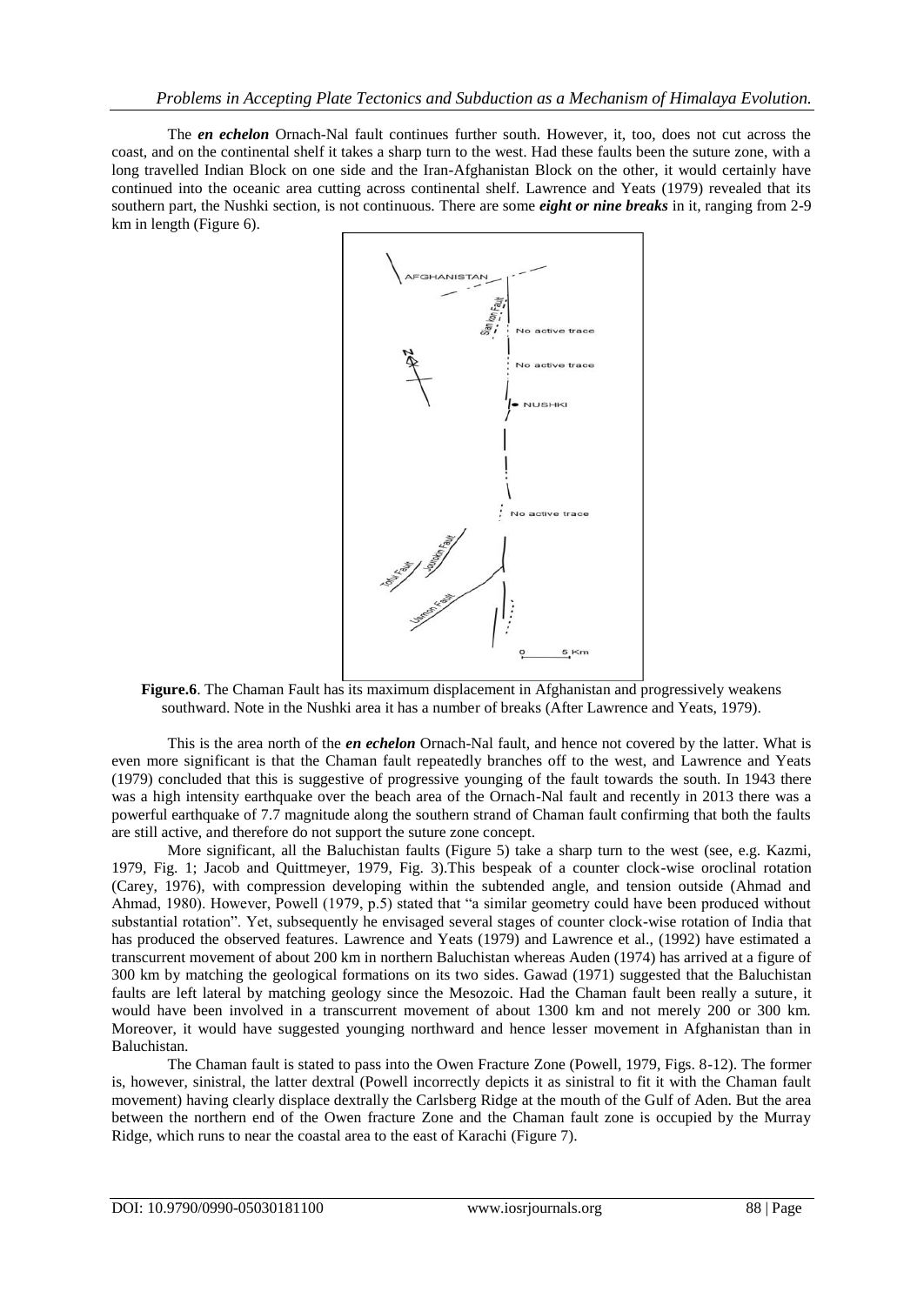

Figure.7. Index map showing structural and geomorphologic features in Indian Ocean. CF= Chaman Fault. (Modified after Sinha, 1992)

If it is a ridge in the true sense, it is a spreading belt separating landmasses. If the Murray Ridge is ignored, there is a gap of over 400 km between the Chaman group of faults and the Owen Fracture Zone (Powell, 1979, fig.1). They do not, and cannot, run into each other and India could not have moved northward along the Owen Fracture Zone. Of particular interest in connection with the allege northward shift of India is the evidence available from the Kirthar Fracture Zone, supposed to be continuation of the Owen Fracture Zone – Murray Ridge, and a line of junction (Suture) of the Indian landmass with Iran and Afghanistan. However, it is by no means certain that the Owen Fracture Zone continues into Murray Ridge, for there is a gap in between – hence the two names. Sarwar and De Jong (1979, p. 23, fig. 3) depicted 225 km long Kirthar fault as a reverse fault, thrust partly to the east and party to the west, ending some 100 km or more from the northernmost known point of the right lateral Murray Ridge (Jacob and Quittmeyer, 1979, p. 306, fig. 1). The area between is cut by the east-west Cutch Fault System (Figure 8). Why the simple Kirthar fault was transformed into transform fault to fit the plate tectonics and subduction concepts is incomprehensive.



**Figure.8.** Tectonic sketch map between the Quetta Syntaxes and the Arabian Sea., Q= Quetta, KH=Khuzdar, O N F=Ornach-Nal Fault, B= Bela. (Modified after Ahmad, 1983)

[2] In the paleomagnetic interpretation and plate tectonic model, India is believed to have migrated from the southern hemisphere from around 60-70 Ma to about 20 Ma. The width of the ocean north of India may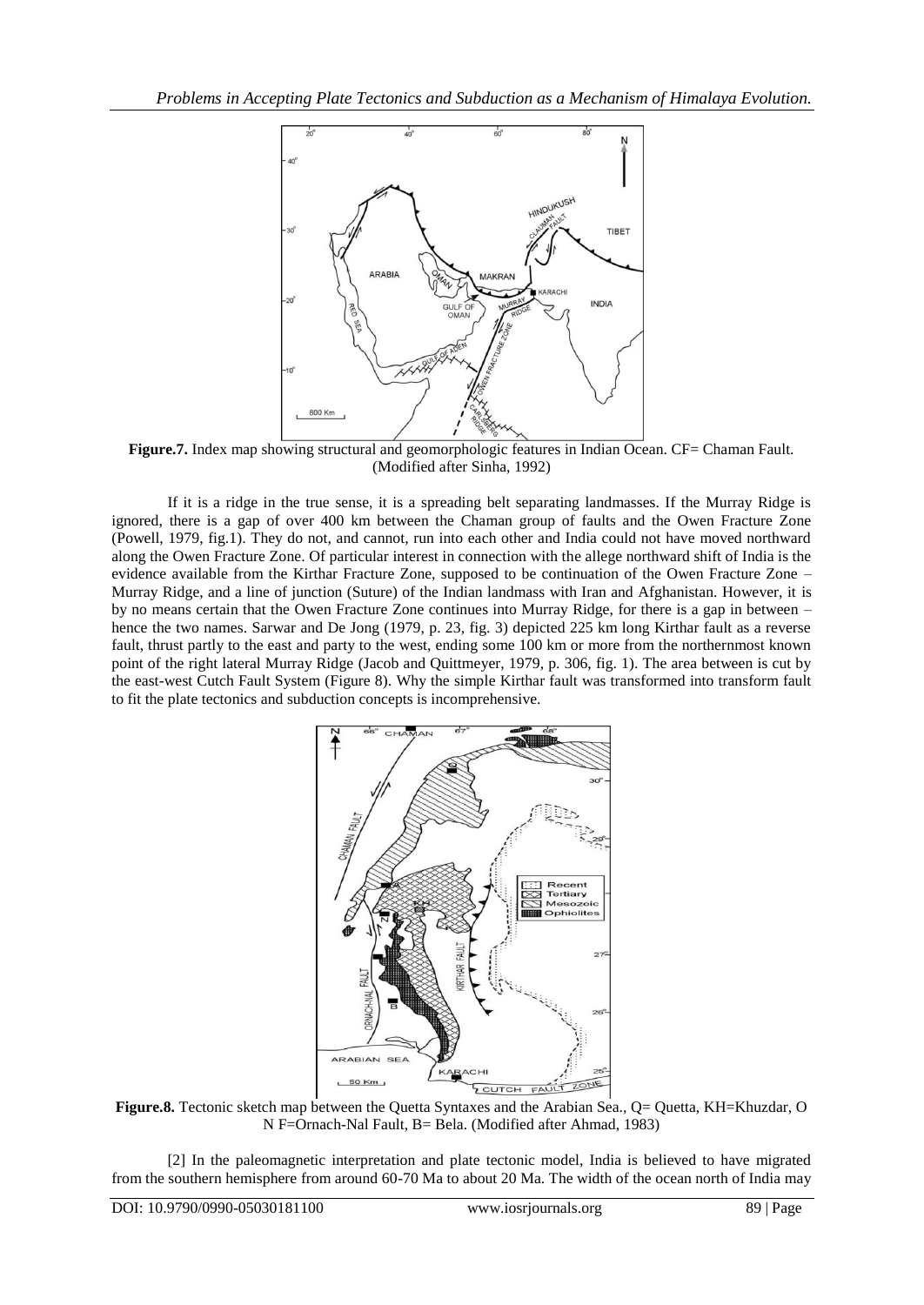be around 3000 km in the west and 5000 km in the east, north of Assam. The Indian plate, beyond the Greater India continental crust must have consisted of oceanic crust. All this oceanic crust must, then, have been subducted into the Indus-Tsangpo Suture. This part of the Indian plate is variously estimated at around 6000 km and some 1500 km of sialic crust is believed to be thrust below the Tibetan Block to make it double thickness area. However, the thickness of the continental crust decreases gradually south of the Indus-Tsangpo Suture. Thus, immediately to the south of the Suture, the crust thickness is still of the order of 60 km. How is this area of double thickness to be explained? Moreover, 1500 km of the Indian crust have been accommodated underneath Tibet whereas the total width of Tibet between the Himalayas and Kun Lun is of the order of 800- 900 km. The rest of the Indian plate must have passed underneath the latter range and beyond that needs a suitable explanation. More important, the Indus-Tsangpo Suture Zone is not continuous all around the outline of the erstwhile Greater India (Sinha, 2002, Fig. 1). Thus, eastward to the north of Myanmar i.e. from near Lhinzu to the southwest of Lhasa *it does not exist* (Beloussov et al, 1979; Girardeau et al, 1985). Its place, instead, is taken by a wide band of Jurassic phyllites, intruded by granites, diabases, diorite, gabbros and serpentinites. The band continues northward of the Indus-Tsangpo Suture Zone (Beloussov et al, 1979). This certainly needs an explanation for where has the area of Greater India north of Assam been subducted is not clear. This must have been of the same order as north of the rest of India.

Similarly, at the western end of the Indus-Tsangpo suture zone, there is a meridional gap of about 300 km between the suture and the north-east end of the dextral Herat Fault in the Pamir region which seemingly has nothing to do with the movement of the subcontinent. This, too, remains enigmatic. What is even more surprising is that over the Lhasa block and the South Qiangtang block, Tengchong block in Yunnan exist typical Gondwana glacial deposits, carrying typical Gondwana flora and fauna, overlying a metamorphic basement right up to Kun Lun Range (Tapponnier et al, 1981, p.405; Li Xiangxu, 1984; Acharyya, 1992; Xiaochi et al., 2011). These glacial deposits have moved from the south to north and would it be impossible to explain these if a vast ocean existed in the area during the Permo-Carboniferous when India was in southern hemisphere. And all the maps depicting a vast oceanic Tethys in the region do not recognize this vast land area over which these glacial deposits were deposited. But surprising, they reinterpret the glacial deposit as "rift-in-fill" just to justify that plate tectonic interpretation. Nor do they accept the presence of typical Gondwana flora and fauna in the area, in spite of scores of Chinese reports confirming their wide distribution. These glacial deposits exist underneath every Permo-Carboniferous succession over the entire northern Tibet, thereby covering thousands of sq km and ranging in about 600 m in thickness, were originally reported by Norin (1946), and later confirmed by the American Plate Tectonicists delegation (Bally et al, 1980). It is possible that they did so because a Gondwana glacial deposit in the area did not fit-in with the Indus-Tsangpo Suture concept which they supported unreservedly. Nor do they accept the presence of typical Gondwana flora and fauna in the area, in spite of scores of Chinese reports confirming their wide distribution. What is most unexpected is that some of the Chinese authors of the latter study did not agree with this reinterpretation (Wang Naiwen, Pers. Com.).

Ophiolites are invariably believed to mark the zone of subduction, their infallible signatures of subduction. Yet, in this case, as also in Pakistan's Zhob, Muslim Bagh and other areas, and those in Iran, Oman and Turkey etc. they are invariably Cretaceous in age. This would mean that intrusion or obduction preceded the collision by 50-60 Ma Thus, Stoneley (1974, p.899) admitted that "the ophiolites were emplaced while the Indian continent was presumably still some hundred of km away. Moreover, it was thousands of km away from Eurasia as suggested recently by Khan and Tewari (2016). Even Tapponnier et al., (1981, p.410) are worried that the emplacement of the ophiolites "occurred earlier than the end of the Eocene, *which would place new constraints speculations based on plate tectonic reconstruction*" (emphasis by the present authors). Girardeau et al., (1985) asserted that "The ophiolites were probably obducted during Eocene", apparently in harmony with the plate tectonic concept. What is equally intriguing is that if the Indian plate did not extend beyond the Chaman fault zone, in what way are the ophiolites of Oman, Iran and Turkey influenced by this suturing that they behaved similarly? Beloussov, et al., (1979, p. 422) wondered why it should be that from an ocean several thousand km wide, which existed from the Paleozoic through Mesozoic, only these few small beads of the pressed out material of the subducted crust were preserved and everywhere they are of the same Late Cretaceous age. They are, indeed, where there was no subduction. Yet, the most interesting evidence from the recent work by the Sino-French team was that in many places, the ophiolite belt along the Yarlung-Zhangbo seems to be limited to the north and south by steeply dipping faults. In other words the ophiolites occupy a rift valley, presumably initiated in the Triassic and continued to be active till the Cretaceous. Fein Ding et al, (1981) agreed that the Yarlung-Zhangbo is a rift, and yet, amazingly, they think that it was a suture, it seems, realizing that the terms are self contradictory. The former is observational; the latter seems to be interpretational. Ophiolite emplacement took place twice, firstly in the Upper Jurassic to Lower Cretaceous and then later again in the Lower Cretaceous. These two are chemically *significantly* different, the latter occupying the northern part of the suture. That contact metamorphism is widespread, and the bulk of the ophiolite is essentially represented by a mantle sequence, which comprises harzburgite, dunites and chromitites. A variety of ultra high pressure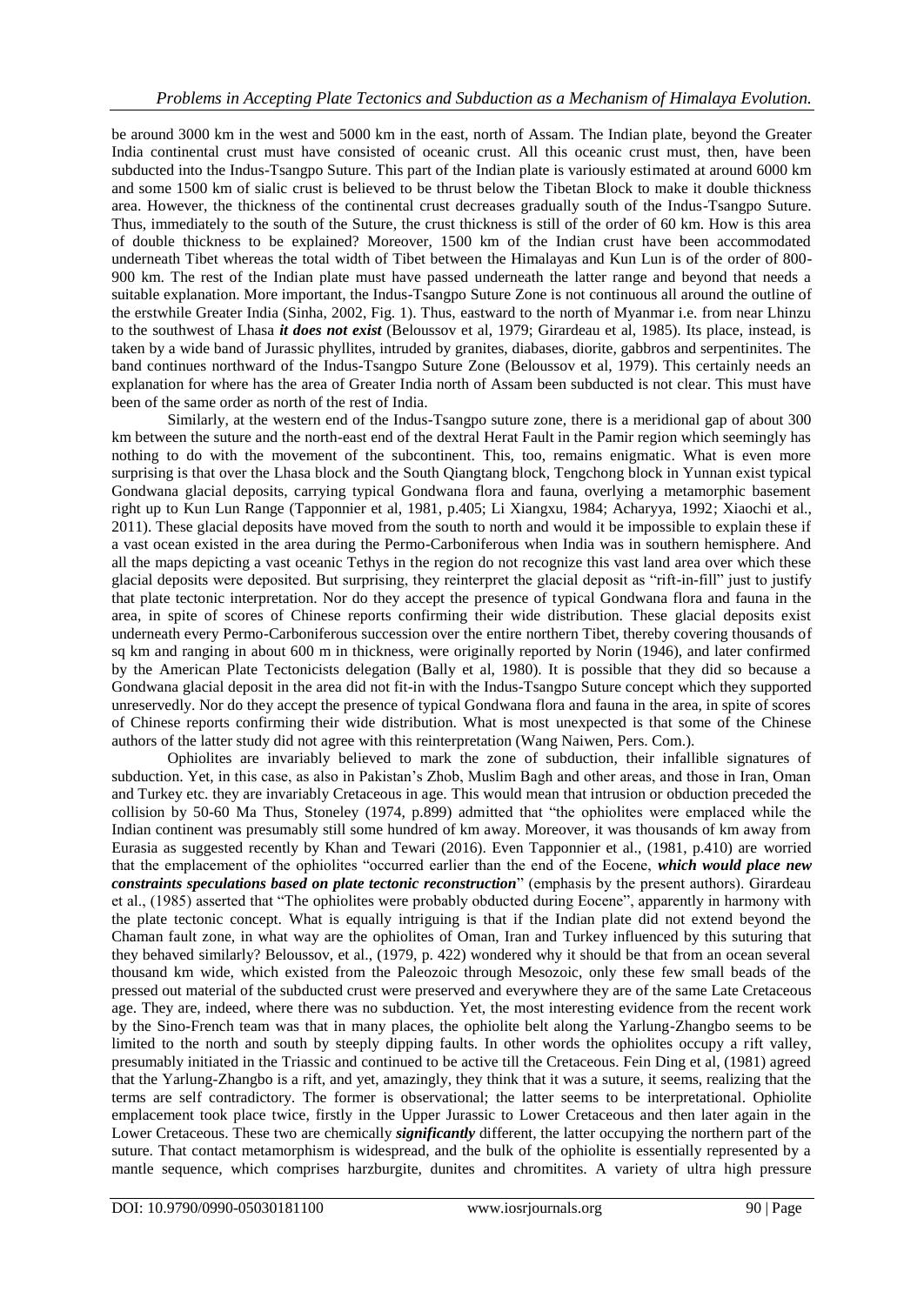minerals such as diamonds, poissanite, native metal and PGE alloys have been recovered from the latter ophiolites (Liang Rixuan et al., 1984; Bai et al, 2000; Robinson et al., 2004), bespeak of a temperature of 1105-  $1240^{\circ}$ C and a pressure of 27-46 kbar, confirming to a depth of origin of the magmas at 80-140 km. (Liang Rixuan and Bai Wanji, 1984). This is far from ocean floor obduction.

Shaobai et al, (1984) carried out geophysical investigation in the area and concluded that the northern side of the so-called Indus-Tsangpo Suture Zone (ITSZ) has evidently risen and the southern subsided by as much as 5 km, the two forming a deep trench in between. They accordingly suggested that the southern block in the Triassic was where it exists and not in the southern hemisphere. The ophiolites carry pisolitic and warty structures, form pillow, and have produced extensive contact metamorphism. Crystal settling abounds, producing acidic rocks at the top and ultrabasic at the bottom of every exposure (Cui Junwen, 1981). Gopel et al., (1984) believed that the very existence of two magmas is a strong constraint to plate tectonic speculations. The magma emplacements are, thus, confined to the rift valley that apparently was deep. The associated sediments now thrown up by the magma emplacement indicate deep water deposits in this rift, and now form the mélange. Major rift zones bounded by vertical faults have been described as "key-board tectonics", which brought up basic extrusive, and the rifts became the sites of geosynclinals sedimentation and deformation. Stocklin (1974) and Raiverman (1992) compared the belt to the Red Sea, however, would mean the existence of an oceanic ridge. Yet, perhaps, a simple rift valley seems to be more satisfying, for the feature, 8-20 km wide, seems to die out at both ends and has several breaks along its length. This rift is said to be clearly seen on Landsat images and Lake Mansarovar is a depressed part of the valley. Similarly, Nicolas et al., (1981) thought that the ophiolite marked a "spreading centre with a particularly slow spreading rate". Gopel et al., (1984) consider it a "propagating ridge"; whereas Deng Wanming (1980) noted that the ophiolites were similar to those found along the mid-oceanic ridges. Similarly, Wang Xibin et al. (1980) describe it as tensional feature and Cheng Chengfa (1980) believed that Late Permian-Triassic tensional rifting has resulted in this feature and produced the Panjal Volcanic of Kashmir, and their equivalents in Mandi, Bhowali and Abor Hills. It may also be significant that the occurrences of Carboniferous-Triassic ophiolites in Kashmir, and their equivalents in Mandi, Bhowali and Abor Hills, seem to have equally, indeed more, widespread counterparts in western and northwestern and southern Siberia indicates that perhaps these areas were formerly part of a single crustal block and were separated as a result of ocean spreading.

In the case of the Oman ophiolites, Stoneley (1974, p. 902) agreed that tensional faulting was associated with the eruption. The above evidence bespeaks of tensional faulting in the Indus-Tsangpo Suture belt. He was, apparently not aware of this evidence, but recognized that magmatic injection inexplicably *preceded the supposed collision*. Interestingly, he recognized contact metamorphism, as pointed out above, caused by ophiolites, which, however, obducted oceanic crust *could not* produce and rules out the island arc syndrome ( see also: Stocklin, 1982; Sinha, 2002). Stocklin (1982, p. 126) is emphatic that "Subduction is not required either to explain the present structure of the Indus-Tsangpo Suture Zone, but is rather contradicted by such facts as its vertical attitude (Gansser, 1981) and present seismic inactivity". Moreover, subduction would require a low angle movement of one plate below another for a distance more than 1000 km, whereas subduction is purportedly a 'high angle' process. Also of interest in this context is the fact that according to the plate tectonics, volcanism of island arcs resulted from partial melting of the down going slabs of oceanic lithosphere, yet in the case of the Indus-Tsangpo Suture, down slab which has gone thousands of km. of oceanic crust, no partial melting seems to have taken place, and consequently, no volcanoes exist in the Tibet area. There were few volcanoes associated with the Quaternary rift valleys, but all are dormant presently. Incidentally, their association with the rift valleys in Tibet, as in Africa, suggests that the rifts are tensional features, and not of compression as expected in a subduction/collision zone. Briden (1976, p. 415) admitted that "geological evidence of subduction is self-destructive on plate tectonic reasoning".

These lines of evidences have convinced Wang Naiwen (1980) that "It is unbelievable that the Yarlung-Zhangbo-Indus belt is the suture between the North and the South continents", whereas Zheng Haixiang (1984) thought that the "Y- belt is not entitled to be suture zone". Owen (1976, p. 209) has stated that "there is, therefore, no need to infer the presence of Tethyan oceanic crust north of India nor to use ophiolite belts as evidence of its former existence.

[3] The suture zone over the Arakan Yomas simply does not exist. In fact, this should exist along the eastern margin of the Indian plate i.e. along the Assam/Bangladesh coast and the western margin of Myanmar and not *within* the latter, as often suggested (Acharyya, 1992, fig. 1; Sinha, 1992, fig. 4). Instead Acharyya (1992) suggested that Myanmar was itself moving north ward along with the Indian plate. This throws serious doubt about the eastern suture and therefore about the entire concept. The Ninety East Ridge is of the nature of inactive mid-oceanic ridge and the "plates" on its two sides must once have been moving away from it, i.e. to the east and the west. India could not have moved northward along it.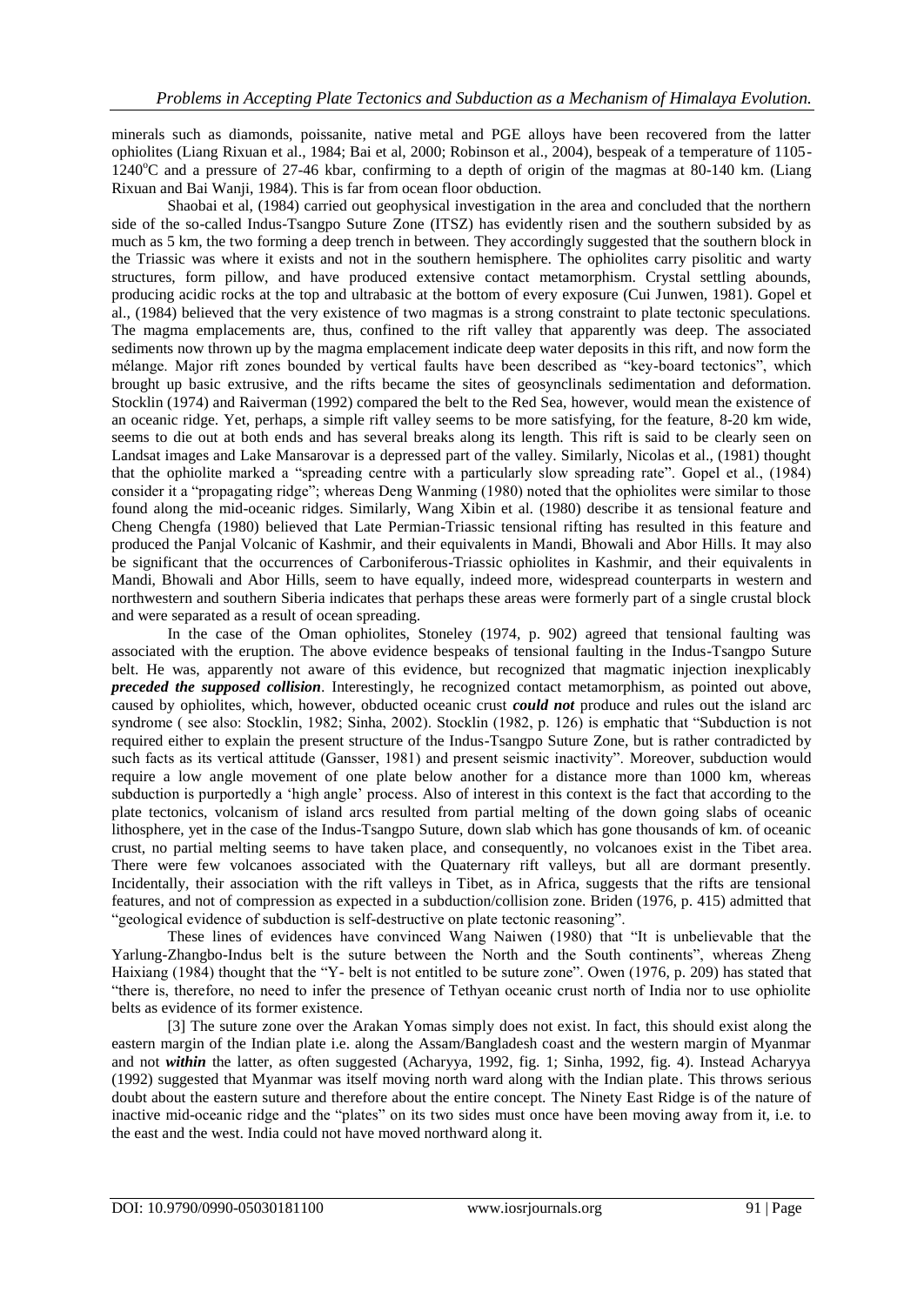# **II. Discussion**

The above evidences have demonstrated that the so-called Indus-Tsangpo Suture is not a collision belt, firstly because Gondwana marine glacial deposits overlain by Permian through Jurassic marine sediments with typical Gondwana overtones occur in the area almost from Lhasa to the Kun Lun Mountains, and secondly, the fauna and flora (including Permian and Triassic vertebrates) of Gondwana affinity from Ordovician through Triassic north of the so-called suture. Finally the ophiolites are restricted to a rift valley, which, came into being in the Triassic, but was active during the Upper Jurassic-Lowest Cretaceous and later again in the Lower Cretaceous. Thus, the magma outpouring occurred about 50-60 Ma *before* the speculated collision. Therefore, it is the need of the hour to explain the following before accepting the suturing and under-thrusting of Indian plate under widely accepted newly global tectonic concept.

[1] That although the magma emplacement occur 50-60 Ma before the envisaged continental collision, contact metamorphism has extensively affected the Indian plate as well. India, in the plate tectonic interpretation then, was supposedly at 35°S latitude.

[2] The magma emplacement was not only of two different ages but they differ chemically which is difficult to explain by the collision concept. Gopel et al., (1984) opined that the existence of two ophiolites itself places constraints on the plate tectonic model. The second phase of outpouring occupies the northern part of the suture zone, forms pillows, carries diamonds, poissanite, rare earth and PGE, must have originated, as pointed out elsewhere, at a temperature of  $1105-1248^{\circ}$ C and a pressure of 27-46 kbar, corresponding to 80-140 km depth. Each exposure shows extensive crystal settling, with the top being acidic and the bottom ultrabasic suggesting that the magma was in a molten stage.

[3] The magma is contained within two vertical walls of a typical rift valley and there is no true obduction.

 What, perhaps, is equally important is : why do the Himalayas occur some 200-300km away from the actual Indus-Tsangpo Suture zone whereas the suture zone itself has not been uplifted, or even seriously disturbed? Continental crust arriving at the subduction zone would be prevented by buoyancy from going down, and as the oceanic crust continued to slip underneath, it should, theoretically, be this part – the actual leading continental edge – that piled up to form a mountain range. Perhaps it would not rise very high, and would instead, mess up the whole area, without forming an Everest height. In any case, the uplift has not taken place at the leading edge, in spite of Molnar and Tapponnier (1975, p. 419), admittedly as quoted above that a young mountain range appears along all such suture zones. Crawford (1975, p. 1179) is, apparently, correct when he raises the objection that if the Indus-Tsangpo Suture zone is a relic of oceanic subduction, it lies on the wrong side of the Himalayas and accordingly agreed that the Himalayas are not the product of continental-continental collision. Indeed, subduction has not been responsible at least for these mountains and some other activity must be looked for this connection. Stoneley (1974, p. 902) pointed out that the Oman Block has not yet arrived at the suture zone. Be that as it may, the leading edge of the Indian plate that did supposedly arrive at the suture zone 20-30 Ma or more remains singularly undisturbed and need proper explanation. On the other hand, Stoneley's (1974) suggestion that the ophiolites merely comprise mantle material intruded/extruded on to a continental crust is not justified. He, thus, does not find any reason why such mantle material cannot be intruded under tension and other suitable conditions: also that one need not "expect that the product should differ materially from those that are intruded/extruded at an active mid-oceanic ridge", which, too, is basically a rift valley tapping the mantle zone, nor need they invariably from the "plate boundary". It is not surprising; therefore, that the Indus-Tsangpo ophiolites are identical with those effused at the mid-oceanic ridges, but have come up from the mantle in a tensional set up.

Also, it is not explained how the Indian continental crust has underthrust the Tibetan crust for some 1500 km because this would involve the continental crust leap-frogging across 8-20 km thick wall of mantle/oceanic crust that intervene between the two plates, an altogether impossible preposition. Further it would require that immediately to the north of this wall the continental crust of the Indian plate dives underneath the Tibetan continental crust without leaving a trace behind on the surface. This appears to be an equally impossible proposition, and yet underthrusting is repeatedly stresses without any reservation. Cui Zuoxhou (1984) carried out extensive geophysical investigation in the area and concluded that although the crust was indeed 70 km thick, twin layer crustal structure was nowhere observed. Beloussov et al, (1982, p. 429) have raised the question of the origin of Kun Lun, Tein Shan, Bogdo-Ola, Altai and Sayan ranges of central Asia. They all were uplifted more or less *simultaneously with the Himalayas* and there seems to be an undoubted kinship, a genetic relationship, among them. Yet, plate tectonic suturing and subduction do not seem to be involved in their genesis, and neither have these been invoked, nor are they geosynclinals in origin. The only alternative, then, is vertical uplift.

Greater India's great northward movement is based on paleomagnetism evidence, though it is pointed out that paleomagnetic data occasionally result in queer conclusions and should not be accepted unless corroborated by field geological data. Similarly, the Indian plate is said to have moved continuously, by ocean floor spreading, from 60 Ma or 70 Ma to 20 Ma ago. However, no magnetic anomalies between anomalies 22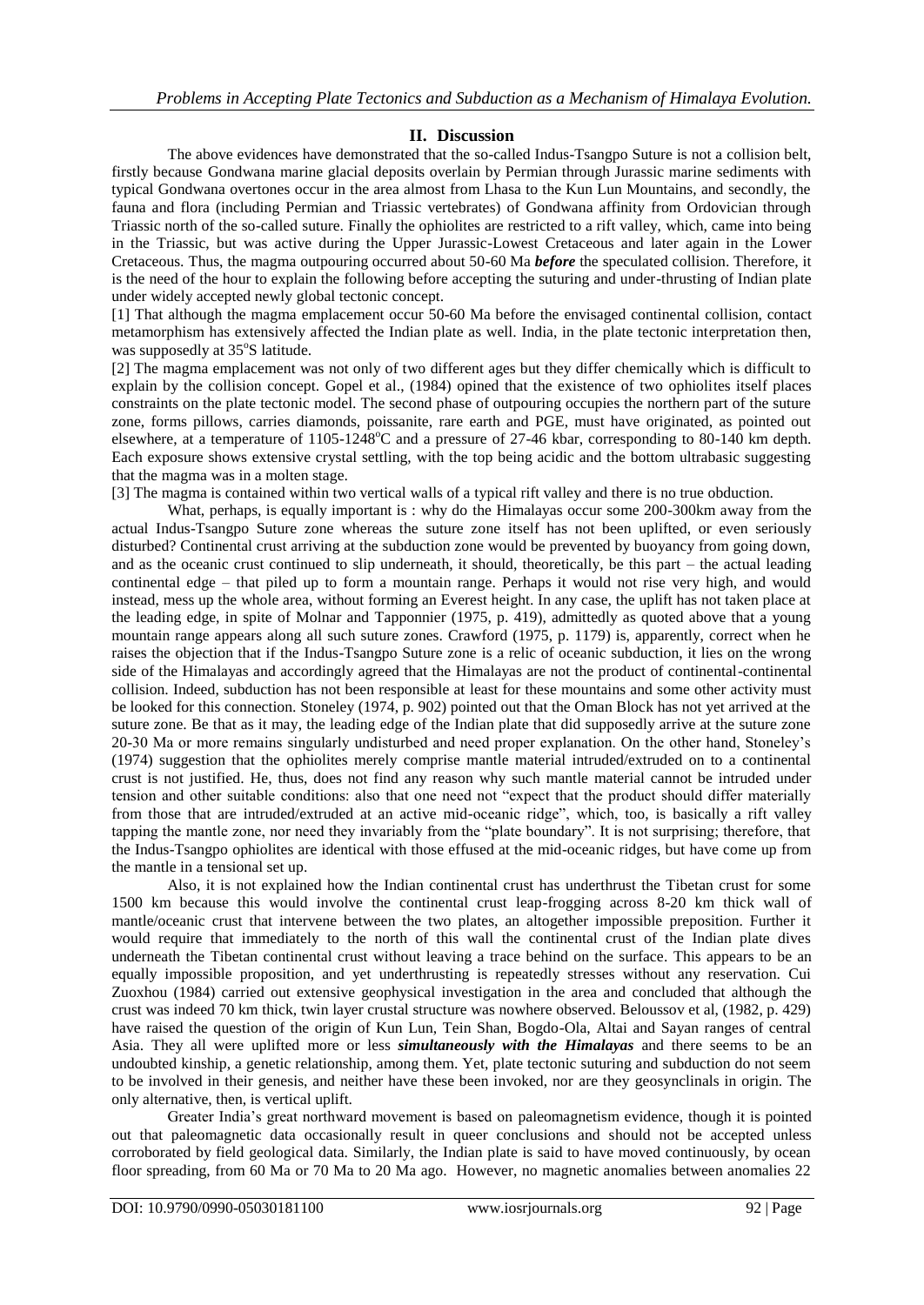and 5 exist and no ocean floor spreading seems to have been taking place during this period in the Indian Ocean. Also, if the movement is accepted, the Indian plate shall have to cross a ridge that existed since anomaly 28. To avoid this situation Powell (1979) envisaged that the ridge itself moved. Ridges are very deep features, going down into the mantle, and to move, they would have to plough through the entire crust and a large part of the mantle. A ridge may die out and another may come into being, a little away, once established cannot move a centimeter in any direction.

Carey (1968) envisaged that India had been rotated counter-clockwise and collided with the northern continents to form the Himalayas. This seemed to fit in perfectly with the then accepted origin of these ranges. However, in the light of the present knowledge it does not seem to be valid, for apparently the Himalayas have not been formed as a result of collision. If the Indian landmass was continuous with the Siberian Craton, the northern margin of this Block must have been to the north of the Siberian Craton. A tensional feature acceptably exists all over India (Ahmad and Ahmad, 1980), the Himalayas, and extensively in central Asia, India, then, has not been rotated to the extent envisaged by Carey (1968). If the Indian Craton continued into the Siberian Craton, through a sialic ligation, and has not collided with the latter to form the Himalayas, the only alternative is that the mountain ranges have formed by domal uplift of mafic magma or ophiolite from the mantle, followed by gravity gliding. This model explains the emplacement of detached masses of mafic and ultramafic bodies of Malla Johar in the Kumaon Himalaya or of Spongtang in the Zanskar range of Ladakh. Numerous horizontal, perched terraces bespeak of tension and vertical movement (Ahmad, 1971), rather than compression and nappes (see also Oldham, 1891, p.18). Detailed field study in several areas has revealed that the Main Boundary Thrust and the Main Boundary Fault are high angle faults, perhaps normal. Thus it seems reasonable to conclude that the Himalayas are autochthonous, and not born out of collision of land masses. On the other hand, the mature topography of the Lesser Himalaya in contrast to that of Central Himalaya clearly indicates that the spatial emplacement of the former preceded that of the latter. In other words, the Main Boundary Thrust (MBT) marking the Lesser Himalayan front is older than the Main Central Thrust (MCT) marking the frontal limit of the Central Himalaya. This is contrary to Molnar (1986), according to whom Himalayan thrusts are progressively younger in a southern direction. Qureshy and Warsi (1981, p. 217) and Qureshy (2004) examined the gravity data of the Himalayan belt and suggested that a gravity high area runs north of the Main Boundary Fault (MBF) all along the Himalayas and concluded that the lower part of the crust below the middle Himalaya comprises a denser basaltic root (see also: Raiverman, 1992). A basification of the lower part of the crust by upward migration of the mantle material through the four suture zones and perhaps other fracture zones not reaching the surface is the most probable mechanism for crustal thickening and uplift of the Tibetan Plateau and the Himalaya. The final phase of uplift of Himalaya and the Tibet to their gigantic height was an event of very short duration, sometime between the Late Pleistocene and Holocene. This was an entirely vertical uplift with little or no horizontal translation of crustal mass as no low angle thrust sheets like those in the Lesser Himalaya exist in the Central and the Tibetan Himalaya, other than the detached ophiolitic masses of earlier age. It is significant that gravity studies indicate the thickness of the crust *south* of the main range to be of the order of about 80 km and earthquakes seem to correspond with this down bulging, rather than with the subducting slab model. This is entirely incompatible with the collision model or the subduction concept, and there is no evidence supporting Dewey and Bird (1970, p. 626) and Sinha (2002) that *continental crust* was being subducted under the Himalayas.

It may also be significant that north of the Indus-Tsangpo Suture (ITS) there are within Tibet three other so-called suture zones, Bongong-Nujiang, Jinshajing-Tungbianhe and Jinsha-Tongbian, and six more similar features exist farther north, progressively becoming older northward in the Chinese territory, the oldest being Kerameilli of Middle Devonian – Early Carboniferous age in the Zhungar basin, south of the Altai fold system. They are identical in character with Indus-Tsangpo Suture, and the effusive are very similar to those existing along the mid-oceanic ridges. All these, too, are identical with the Indus-Tsangpo Suture (ITS), and if the latter is a rift valley, as suggested elsewhere, all these features, too, may be rift valleys. In addition, there are around a hundred other minor occurrences of ophiolites that have come up through comparatively minor fault (Bally, 1980). It is accordingly suggested that the entire Central Asian region downwrapped quietly and accumulated immense quantities of sediments  $(\sim 70 \text{ km})$  and the magma underneath was mobilized. It sought weak zones to move up. Where the thickness was very great it failed to uplift the mass and instead tore it apart in long narrow belts from Late Paleozoic to Mesozoic. Thus, beginning near the Siberian Craton, it moved step by step southward, till it opened up the Indus-Tsangpo Suture (ITS). Moving further south the thickness of sediments decreased (< 50 Km) and the magma uplifted the sediments as the Himalayas, and as other ranges elsewhere. The Himalayas, thus, formed of vertical uplift, by intrusive magmas, boudins, diapers, sills and dykes. Kasumori Arita (1984), LeFort (1991) and Raiverman (2002) agreed a large volume of leucocratic granites play a major role in the uplift of the higher Himalayas and is intimately related to thrust movements. Gravity gliding played an important role too. Earlier, Ahmad and Ahmad (1981) suggested that the downwraping of the Indo-Gangetic valley mobilized the mantle magma which uplifted the Himalayas on the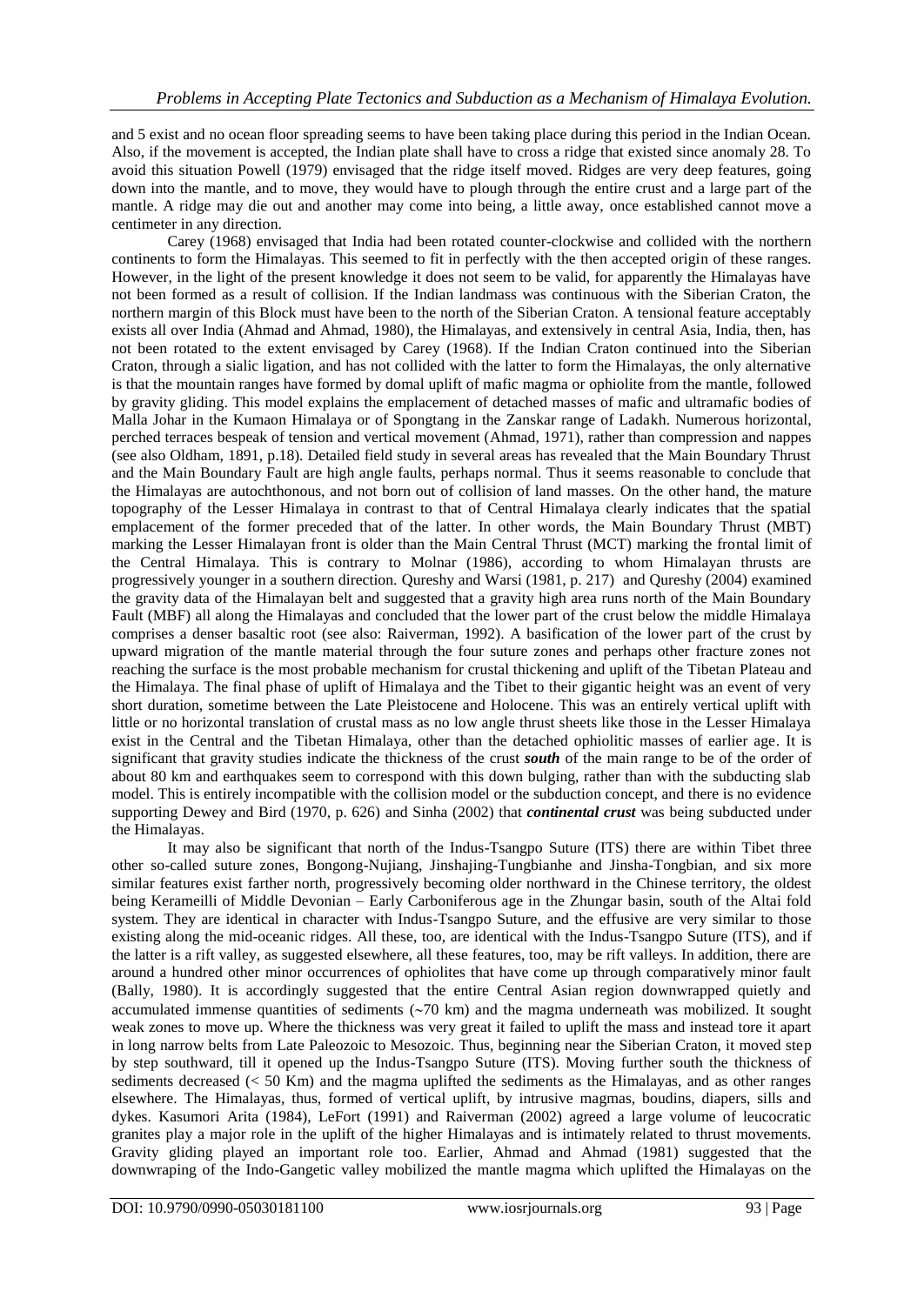north and west and the Vindhyan-Aravallis on the south and east. The stupendous uplift of the Himalayas may, then, be due to the magma from the two sides joining hands, something that Kun Lun, Tein Shan, Altai etc. lacked. There is admittedly no explanation for the phenomenon of this step by step movement; southward in the present case, but a parallel exists in Peninsular India (Ahmad and Ahmad, 1980) where belts of strong tension, resulting in normal faults and rift valleys, moved step by step from Jurassic to Recent. Gilluly (1971, p.2388) wondered that "Despite this being the region of greatest tectonic activity on the Earth, there has been no sign of magmatic activity along the Himalayas". This is contradicted by the geophysical observations of Qureshy and Warsi, quoted above, but what makes it relevant here is that Gilluly admitted that "tectonics was assuredly no all related to plate motion and nor magmatism". Qureshy and Warsi (1981,p. 221) stated that "A number of geologic factors seem to cast doubt on the existence of a subduction zone along the Indus-Tsangpo Suture, so do the satellite and terrestrial gravity data". The deep seismic sounding profile (DSS) between Pamir and Kashmir (Beloussov et al, 1980; Kaila and Narain, 1981) evidently proves that there is neither suture at Indus-Tsangpo Suture (ITS) Zone nor any subduction of the Indian plate beneath the Tibetan plate.

The Chaman-Ornach-Nal faults are not continuous and splay repeatedly, suggesting progressive *younging southward*. Had Greater India moved along it the younging would have been northward. What seems to be of utmost importance is that if the Indian plate has moved along the Chaman fault by as much as 1300 km and has underthrust Tibet by about 1500 km why is there no displacement along the Baluchistan coast? This was inevitable and hence is inexplicable, and does not fit-in with the plate tectonic concept. More importantly, Lawrence and Yeats (1979, p. 351) observed that the Chaman fault might came into being in the Cretaceous, obviously *before* the speculated arrival of the Indian plate at the site. Of similar significance is the occurrence of ophiolites in the area that they occur to the east of the Chaman fault with one occurrence near Saindak (Baluchistan), to the west of it. If they represent the oceanic crust obducted on to continental crust, the occurrence should have been confined to the fault zone. Yet there is none along it, not a cubic centimeter of it. It is therefore inappropriate to connect the two features. Their occurrence on the Indian plate bespeaks of intrusion along tensional faults, and not of obduction.

It is significant that no deep earthquakes have been recorded from the Himalayan region; as also the Indus-Tsangpo Suture Zone is absolutely quiet. In fact Tibet is merely mildly seismic, with a well scattered activity, associated with recent faults, normal or wrench and rifts. Recently, Bai et al., (2012) concluded from tele-siesmic waveform modeling of 97 earthquakes in central Tibet that earthquakes are restricted to the upper crust, typically shallower than 20 km, originate dominantly by strike slip faulting in agreement with low P wave velocity layers. In northern and southern Tibet, where the Asian and Indian plates descend beneath central Tibet, earthquakes appears to be distributed throughout the thickness of the crust and exhibit dominantly reverse faulting, strengthen above inference and refute the suggestions that earthquakes occur below the seismically defined Moho beneath the High and Tethyan Himalayas (Chen and Young, 2004). There is no evidence of a progressive deepening of the earthquake foci with the plunging crust as reported from the Andes region. Kaila and Narain (1981) analyzed ten earthquakes covering the entire length of the Himalayas and noted that the seismic plane progressively became steeper from about  $30^{\circ}$  in Assam to about  $70^{\circ}$  in the Pamir area. Deep seismic profile (DSS) has suggested that *all* the faults in the Pamir and Kashmir region are near vertical (Beloussov et al, 1980). Similarly, Bird and Toksoz (1977) analyzed six earthquakes in the Tibetan region and concluded that the lower-most part was molten and that "The inferred high temperature of the Moho is inconsistent with the crustal thrusting model for the formation of Tibet". Recent geophysical studies support the existence of a partially molten layer in the middle and lower crust beneath southern Tibet and the Himalaya (Caldwell et al., 2009; Sheehan et al., 2014). Surprisingly, underthrusting of the Tibetan area is believed to be still in progress in spite of all arguments to the contrary. Thus, theories as well as available evidence are unequivocally against suturing and underthrusting.

Pascoe (1964), Ahmad (1971), Pande and Gupta (1974), Wang et al., (1982) and Raiverman (1992) have pointed out that all the known terraces and pane-planes in the Himalayas are nearly horizontal, or very nearly so and undoubtedly means vertical uplift. Wang et al., (1982, p. 554) recorded that the Survey of India has been carrying out leveling operations in northern Himalayas for the last 75 years. This has revealed that the area north of the Main Boundary Fault (MBF) is being uplifted at the rate of 4-5 mm/year and that the Ganges basin is downwraping. This, indeed, is a very rapid rate of uplift. They believed, accordingly, that the Himalayas are being uplifted at an average rate of 0.6 mm/year relative to the Ganges basin and that this rate is higher than that of the vertical uplift of Tibet by about 0.2 mm/year. It would suggest that 2.0 Ma Tibet must have been higher than the Himalayas. Similarly, Pande and Gupta (1974, p. 55) concluded that "The area was vertically uplifted" for the Pleistocene lake deposits near Tibet border are entirely horizontally bedded, even though they have apparently been uplifted by several thousand meters. Wolfe (1975, p. 26) stated that "The Himalayas quiet clearly represent a series of uplifted blocks, but evidence of horizontal compression outside the blocks is quiet lacking". Crawford (1974, p. 374) and Raiverman (1992) observed that the uplift of the Nanga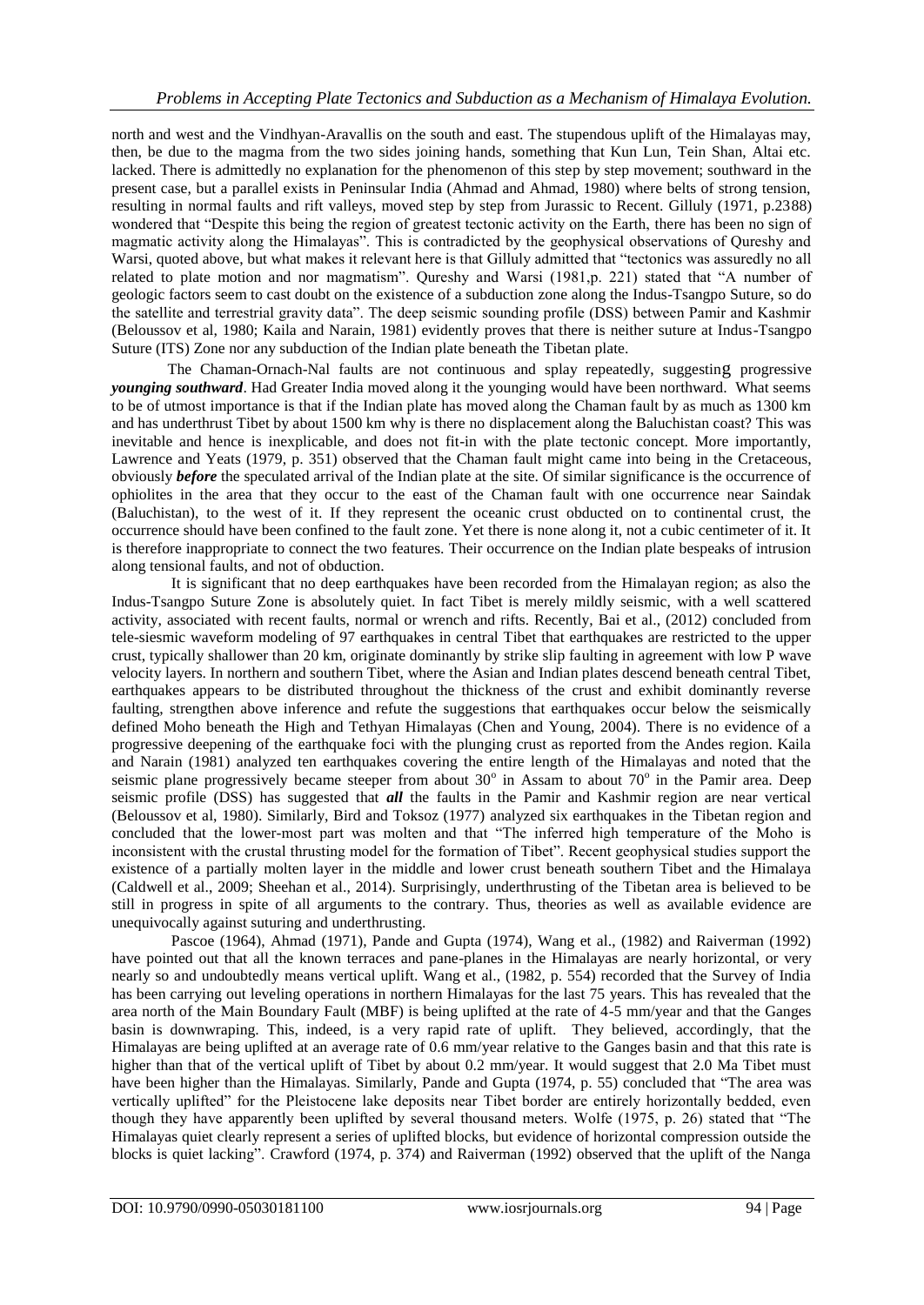Parbat, 8200 m high, is very young, "certainly Pleistocene". Whittington (1996) estimated the uplift rate of Nanga Parbat to be between 3-4 mm/year.

Far more significant is the evidence, discussed recently by Khan and Tewari (2016 b), of faunal and floral distributions which leave one with no doubt that the northern and the Gondwana supercontinents atleast from early Paleozoic time, were not even separated from each other till ocean floor spreading began in the Triassic split them apart. The ligation between India and the northern continents was obviously continental and wide. The Tethys was epicontinental, transgressing and regressing, lasting at least from Cambrian to Cretaceous. It was still receding in the Eocene. At no stage it was oceanic across its entire width, although narrow belts across this sea became geosynclinals in character in the process of crustal evolution. These geosynclines brought-in deep sedimentation, voluminous outpouring of lavas, granitic intrusions and batholiths, but rest of the sea continued as incursive. Kamen Kaye (1972, p.1990) opined that "In terms of a pre-drift configuration not only the Tethys, but discrete eastern and western oceans would be largely irrelevant". But in the plate tectonic terminology, the term "geosynclines" is "redundant" (Sengor and Burke, 1979). Yet, an oceanic Tethyan gulf on any reconstruction undoubtedly a misfit – can only be made to disappear on a globe of a smaller diameter (Carey, 1982; 2000; Owen, 1976; 1982; Maxlow, 2005) implying Earth expansion.

The Main Boundary Fault (MBF) is an important feature of the Himalayan region. Kumar et al, (1970) and Valdiya, (1992, 1998) concluded from geological study that far from being a thrust boundary, it was high angled, along which uplift had been near vertical; the faults are old and have been reactivated. Crawford (1974, p. 380) believed that the Himalayas were formed by block faulting, started in the Jurassic. They are horsts, like the Transat Arctic Mountain or the Andes. Indeed, block faulting has been recognized from the Thakkhola region of Nepal (Barale et al., 1978; see also: Dhital, 2014), from the Spiti area of India (Wadia, 1975) and elsewhere. Beloussov et al, (1980) studied the lithosphere by deep seismic sounding in the Tein Shan-Pamir-Karakoram-Himalayas, right from the Pir Panjal ranges in Kashmir to Kirgiz Pass and noted that every single fault is vertical or nearly so. Beloussov et al, (1980, Figure 3) further depicted this structure and several of the faults are deep, entering below the Moho, over 60 km in depth. Kaila and Narain (1981) stated that "the Himalayan Mountain is formed due to block uplift against steep angle faults, and not due to collision of continents neither of Indian and Asian plates (Jain, 2014) nor, by underthrusting (Ahmad, 1987; Raiverman, 2002). Molnar (1988) pointed out that the depth of the Moho is about 75 km beneath the southern edge of the Tibetan plateau, the Greater Himalayas and the Indus-Tsangpo Suture zone, seems to be well established. Thus Molnar (1988, p.81) further stated that in the north central Tibet there is an area of few thousand kilometer in diameter in which the thickness of the sediments appears to be only 50-60 km compare to 70 km over the Tibetan plateau in general. This suggests that crustal thickness is not due to underthrusting but due to sedimentation in a downwraping basin of uneven depth.

Early generalizations regarding the Himalayan tectonism were based on the Alpine tectonism model. The breakthrough came when it was realized that the Himalayan sediments were not geosynclinals (Gansser, 1966, 1991; Ahmad, 1968; Wadia, 1975; Valdiya, 2015). Himalayas are, therefore, unlike the classical mountain ranges such as Caledonian, Hercynian, Alpine, Urals or Aravallis. Having, thus, ruled out a geosynclinals origin and hence extensive block faulting, the only option available was vertical uplift. As discussed above on various lines of evidence, it seems the motive force was provided by batholithic intrusions, boudins and basic magma mobilization. Much attention has been given to this approach (Beloussov, 1968; Carey, 1976; Ahmad and Ahmad, 1981; Raiverman, 1992, 2002; Valdiya, 1998 and many more) whenever the commitment was not to plate tectonics and it's speculative, often unsupported interpretations. Thus, Crawford (1974) concluded that the Himalayas were formed intra-continentally along a zone within the Indo-Tibetan unit whereas, Russian geologists, also insisted that the Himalayas, like Tein Shan, are epi-platform in origin. Indeed, there are no mountains in geological history that was genetically similar to the Himalayan-Tein Shan-Kun Lun-Altai etc. group of central Asian ranges, because of their unprecedented height, become doubly unique. Thus, the Himalayas may be the first mountain range on the face of Earth, the others in history, interpreted as mountain in the past or those in existence, were comparatively puny, block-faulted horsts. This suggestion takes care of all available lines of evidences in all their details, but Smith (1971, p. 2040) admitted that "These inferences (based of plate tectonic concept) and speculations are meant to be assessed on the scale of the diagram 1: 10, 000, 00 or more rather as if the area is viewed from a space craft. On this scale many of the contradictions of field geology are invisible – for example, an area of 100  $\text{km}^2$  is reduced to one mm<sup>2</sup>. This is the scale on which an internally consistent theory of plate tectonic has been set up and verified" or that (Smith, 1971, p.2041)" Some geologists may be unwilling to accept these conclusions because they appear to be inconsistent with field observations". To plate tectonicists these inconsistencies are, indeed, of no consequences, but what purpose does a hypothesis serve unless it fits in with the minutest details geologist observes in the field? Shield (1997, p. 960) has pointed out that "the success of any scientific theory is not measured by being in fashion or by how many followers but whether it can stand up to the test of time.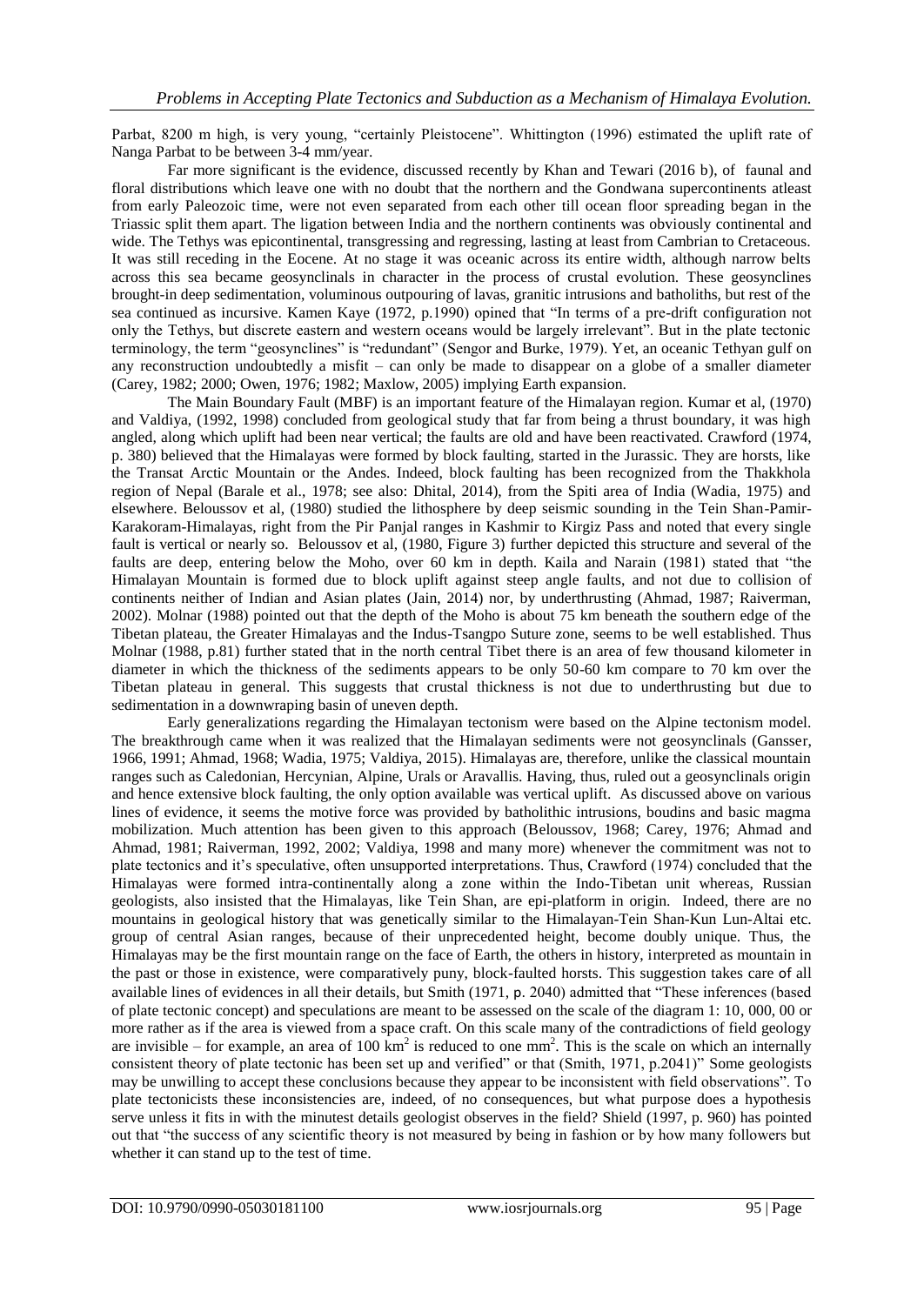### **III. Conclusions**

The above discussion provides evidence to suggest that the speculations based on new global tectonics are doubtful. Thus, it is pointed out that the Chaman fault has several breaks along its length; splays repeatedly, show progressive younging towards the south and then take a sharp turn to the west long before reaching the coast. The *en echelon* Ornach-Nal fault also takes a turn to the west and so do *all* other associated faults, bespeaking of oroclinal rotation. In fact, no faults cut across the coast to join the Owen Fracture Zone. This cannot be reconciled with a long migrated Indian plate having sutured with the northern plates – Angaraland and Cathaysia. Moreover, whereas all the faults are sinistral, the Owen Fracture Zone is dextral and has displaced the Carlsberg Ridge dextrally in the Gulf of Aden. Also, the close match of geology on either sides of the Chaman fault indicates a 200-300 km displacement; moreover there is no break in the coastal outline of Baluchistan that would certainly have been there if the Indian plate had migrated along the Chaman-Ornach-Nal faults. It is still supposed to be moving yet the coast remains undisturbed. Significant also is the fact that the Owen Fracture Zone stops short of the coast by 500 km and its place is taken by Murray Ridge, which has a distinct trend slightly to the east of Karachi, some 500 km away from the Ornach-Nal fault. Each of these features evidently does not support the suture zone concept.

Similarly, the Indus-Tsangpo Suture (ITS) has typical Gondwana glacial marine beds to its north, and the ophiolites are confined to a rift valley. The emplacement occurred in the Upper Jurassic –Lowest Cretaceous and, again in the Lower Cretaceous, some 50-60 Ma, prior to the envisaged suturing. Also the two magmas differ in chemical and physical characters and the suture zone ends both to the east and the west in mappable geological formations. Nor is it explained why the Himalayas, supposed to be the product of continent-continent collision, are about 500 km away whereas the beds close to the suture are hardly disturbed. It is, thus, suggested that the so-called Indus-Tsangpo Suture Zone (ITSZ) is a rift valley, initiated in the Triassic that became dormant in the Cretaceous soon after the magmatic emplacement. The magma has produced widespread contact metamorphism on both the Indian and Tibetan flanks and occasionally carries diamond, poissanite crystals and PGE and rare earth element too suggesting a deep seated origin and certainly not the obducted cold oceanic crust. Possibly it was an extension of the 'Yunnan-Malay Geosynclines' and the ophiolites are the eruptives within this rift.

Paleontological evidence is unequivocal that Gondwanaland has continued into Angaraland, Cathaysia and Laurasia from at least the Ordovician, and may be earlier till Pangaea started breaking up in the Triassic. There is no evidence and thus no justification for the assertion that India was ever separated from the northern continents. Therefore, there is no evidence for the concept of a wide Tethyan Ocean intervening between India and Angaraland. Also, it may be noted that the drift of India from southern to northern hemisphere, from around 60-80Ma to about 20 Ma, is supposed to have been the consequence of ocean floor spreading in the Indian Ocean. Yet, between anomaly 22 and anomaly 5 i.e. from about 60 Ma to past 20 Ma there was no ocean floor spreading activity in the Indian Ocean that could move India northward. However, the speculated movement is claimed to have continued unabated even thereafter. What force is moving India northward as of today is not specified?

On the other hand, the Himalayan sediments as also those in Kun Lun, Tein Shan and Altai etc. are admittedly non-geosynclinals and these mountains could not be genetically similar to the classical mountains ranges like the Caledonian, the Hercynian, the Urals or the Aravallis. Since they are not the result of compression either, the only alternative is the vertical uplift in a tensional regimen. Bouguer gravity, seismic (including DSS), geomorphologic studies and field observations indicate that the uplift is entirely vertical, perhaps aided by batholithic intrusions and basic magma movement. If so, the continent-continent collision origin of Himalaya, suture zone concept and phenomenon of the plate tectonics need critical and objective reappraisal.

Ahmad (1987) suggested that the area between the Indian Craton in the south and the Siberian Craton in the north downwrapped progressively from Ordovician to Triassic and accumulated platform type sediments aggregating about 70 km or more. As a consequence, widespread magma mobilization underneath may have resulted in the uplifted the sediments. However, the sediment pile was too thick to be so uplifted, yet the magma managed to tear the crust apart, to start with in the northern area. Later on the activity moved step by step southward till the Indus-Tsangpo Suture (ITS) had been developed. In the next step the area affected about 50 km of sediments and these were uplifted as the Himalayas. On the other hand, the possibility exists that as the Gangetic valley downwrapped, the displaced mantle material went to uplift the Himalayas on one side and the Vindhyan-Aravallis on the other, the former being more uplifted because of the thicker pile of sediments in the region and the support provided from the other side, Kun Lun, Tein Shan, Altai etc. did not receive this additional support and did not develop into Everest heights. There is no explanation so far for this step by step movement phenomenon but a parallel was pointed out by Ahmad and Ahmad (1980) from Peninsular India where tension zone resulting in normal faults and rifts moved counter-clockwise from Jurassic to the Recent. To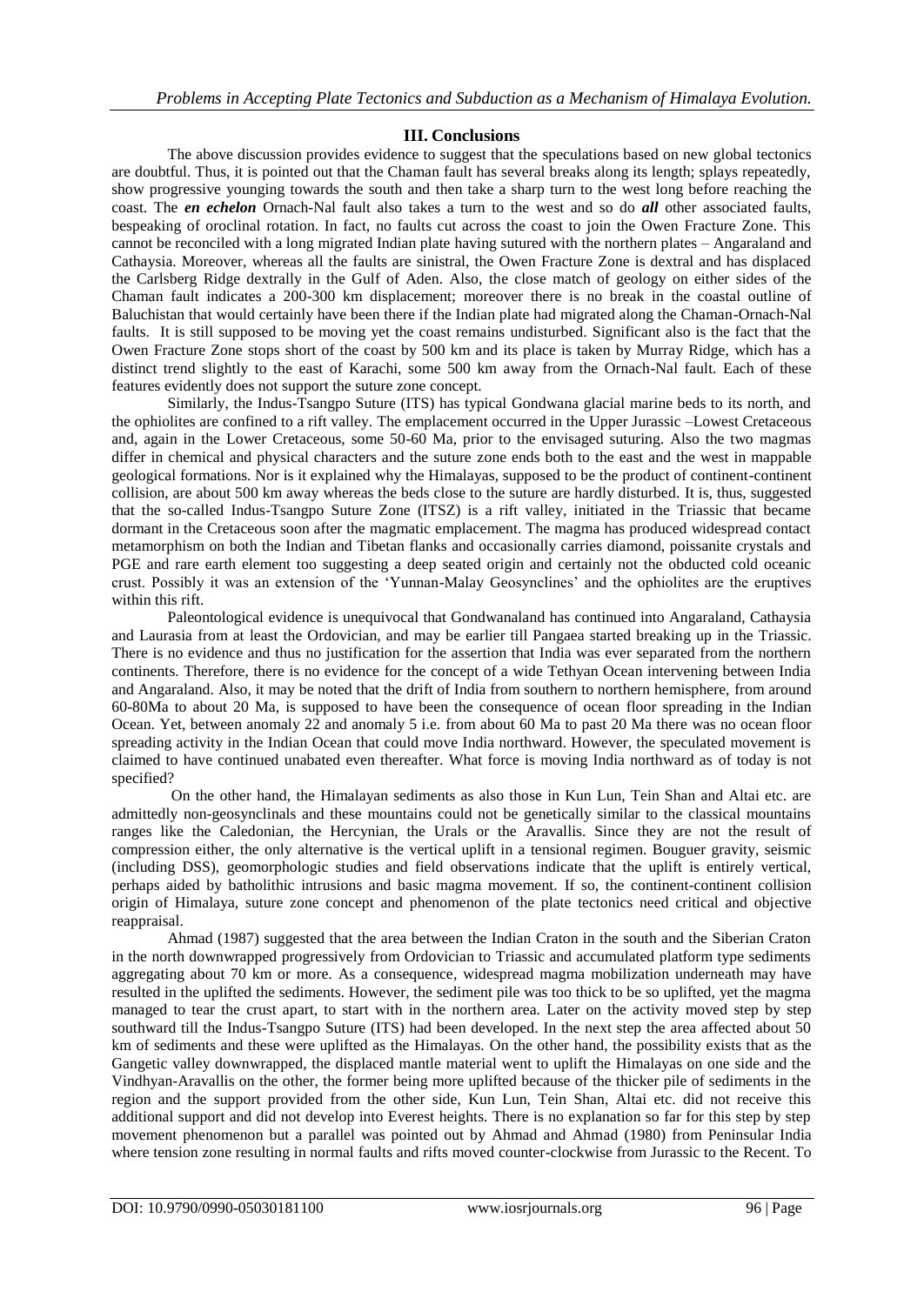sum up, it seems reasonable to conclude that Himalayas are autochthonous, and has been born out of collision neither of two land masses nor of subduction.

#### **References**

- [1] Acharyya, S.K., 1990, Pan-Indian Gondwana plate breakup and evolution of the Indian Plate: Jour. Himalayan Geol., 1, 75-92.
- [2] Acharyya, S. K., 1992, Pan-Indian Gondwana plate break up, rewelding and evolution of the Himalayan, Indo-Burmese Range and Andaman island arc, *in* A. K. Sinha, ed., Himalayan Orogen and Global tectonics: Oxford& IBH Publ. Co., New Delhi, 77-89.
- [3] Ahmad, F., 1960, A brief comparative study of the geological formation of Western Australia and Peninsular India and its bearing on the continental drift hypothesis: Geol. Surv. India Rec., 86, 621-636.
- [4] Ahmad, F., 1961, Paleogeography of Gondwana period in Gondwanaland with special reference to India: Mem .Geol. Surv. India, 90, 1-142.
- [5] Ahmad, F., 1968, Orogeny, Geosynclines and continental drift: Tectonophysics, 5, 117-189.
- [6] Ahmad, F., 1971, Epirogenic activity in the Himalayan region. Symp. Him: Geol. Geol. Surv. India. Misc. Publication, 15,157-162. [7] Ahmad, F., 1978, Gondwanaland, the concept that failed: Birbal Sahni Memorial Lecture, Birbal Sahni Institute Paleobotany,
- Lucknow, 1-29.
- [8] Ahmad, F., 1982. The myth of an oceanic Tethys: Bull. Soc. Paleont. Italian, 21, 153-168.
- [9] Ahmad, F., 1987, Indus-Tsangpo Suture fact or fiction, *in* K.G. McKenzie, ed., Shallow Tethys II: Rotterdam, 113-125.
- [10] Ahmad, F., and Ahmad, Z.S., 1980, Fan faults of peninsular India and the origin of the Himalayas: Tectonophysics, 64, 97-110. [11] Ahmad, F., and Ahmad, Z.S., 1981. The genesis of the Himalayas – A new approach: Symp. Himalayan Geology. New Delhi, 277- 291.
- [12] Allegre, C. J., and 34 Others. 1984, Structure and evolution of the Himalayas-Tibet orogenic belt: Nature, 307, 17-22.<br>[13] Argand, E., 1924, La tectonique Le Asia: International Geol. Congress XIII, p.171-272.
- [13] Argand, E., 1924, La tectonique Le Asia: International Geol. Congress XIII, p.171-272.
- [14] Auden, J. B., 1974, Afghanistan-West Pakistan, *in* A.M. Spencer, Mesozoic-Cenozoic belts: Geol. Soc. London, Spec. Pub., 4, 235- 253.
- [15] Bai, L. Ditisema, J. and Zhao, J., 2012, Focal depth estimates of earthquakes in the Himalayan-Tibet region from tele-siesmic wave form modeling: Earthquake Sci., 25, 459-468.
- [16] Bai, W., and 8 Others. 2000, The PGE and base metal alloys in the podiform chromitites of the Luobusa ophiolite, southern Tibet: Canadian Mineralogist, 38, 585-598.
- [17] Bally, A.W., and 9 Others. 1980, Note on the geology of Tibet and adjacent areas: Report Amer. Plate Tectonics Delegation to the People's Republic of China., U.S. Geol. Surv. Open File 80-501,1-100.
- [18] Barale, G. Bassoullet, J.P. and Bose, M. N., 1978, On a collection of Mesozoic plants from Kagbeni-Mukkinath, Thakkhola valley, Nepal: Paleobotanist, 25, 32-38.
- [19] Beloussov, V.V., 1968, Against Continental Drift: Science, 3, 56-61.
- [20] Beloussov, V.V., 1979. Why don't I accept Plate Tectonics? Earth and Oceanic Science, 207-211.
- [21] Beloussov, V.V., Ruditch, E.M., and Shapiro, M.N., 1979, International structural ties and mobilistics reconstructions: Geol. Rundschau, 68, 393-427.
- [22] Beloussov, V.V., and 12 others 1980, Structure of the lithosphere along the deep seismic sounding profiles: Tein-Shan-Pamir-Karakorum Himalayas: Tectonophysics, 70, 193-221.
- [23] Beloussov, V. V., and 5 Others 1982, Deep structures of central Asia along the Tein-Shan-Pamir-Himalayas geo-traverses, *in* Tectonic of Asia, 27<sup>th</sup> Inter. Geological Congress, Moscow. 5, 29-39.
- [24] Bhatia, S.B. Prasad, S. V. R. and Rane, R.S., 1996, Maastrictian non-marine ostracode from peninsular India: Paleogeographic and age implications: Mem. Geol. Soc. India, 37, 297-311.
- [25] Bird, P. and Toksoz, N., 1977, Strong attenuation of Rayleigh waves in Tibet: Nature, 266, 161-163.<br>[26] Briden, J.C., 1976, Application of paleomagnetism to Proterozoic tectonics: Phil. Trans. Royal Soc.]
- [26] Briden, J.C., 1976, Application of paleomagnetism to Proterozoic tectonics: Phil. Trans. Royal Soc. London, A 280, 410-416.
- [27] Burrett, F., 1982. Early Paleozoic paleomagnetism and biogeography Plate tectonics or expansion, *in* S. W. Carey, ed., Expanding Earth – A symposium. University Tasmania, Hobart, 79-86.
- [28] Caldwell, W. B. Klemperer, S. L. Ray, S. S. and Lawrence, J.F., 2009, Partial melt in the upper-middle crust of the northwest Himalaya revealed by Raleigh wave dispersion: Tectonophysics, 477, 58-65.
- [29] Carey, S.W., 1976. The Expanding Earth: Elsevier Publ. 488p.
- [30] Carey, S.W. 1982. Tethys and her forebears, *in* S.W. Carey, ed., Expanding Earth A Symposium. University Tasmania, Hobart, 169-187.
- [31] Carey, S.W., 1988. Theories of the Earth and the Universe: Stanford University Press, Stanford, 413p.
- [32] Carey, S. W., 2000. Earth, Universe and Cosmos.  $2<sup>nd</sup>$  Edition, School of Earth Sciences, Hobart. 1-258.<br>[33] Casshyap, S. M. Tewari, R. C., Srivastava, V. K 1993, Origin and evolution of intra-cratonic
- [33] Casshyap, S. M. Tewari, R. C., Srivastava, V. K 1993, Origin and evolution of intra-cratonic Gondwana basins and their depositional limits in relation to Narmada-Son lineament, *in* S.M. Casshyap, S. K. Tandon and C. C. Pant., eds., Rifted Basin and Aulocogens: Gyanodaya Prakashan, Nainital, 200-214.
- [34] Chen, W. P. and Yang, Z., 2004, Earthquakes beneath the Himalayan and Tibet: Evidence for strong lithospheric mantle: Science, 304, 1949-1952.
- [35] Chengfa, C., 1980, Tectonic features and evolution of the Yarlung-Zhangbo suture zone, Tethys Oceanic plate and its tectonic development: Report Sino-French Cooperative Investigations of the Himalayas, 236-237 (abstract).
- [36] Chengfa, C., and 26 Others. 1986, Preliminary conclusions of the Royal Society and Academia-Sinica 1985 Geo-traverses of Tibet: Nature, 323, 501-507.
- [37] Colbert, E. H., 1973, Continental Drift and the distributions of fossil reptiles, *in* D.H.Tarling and S.K. Runcorn, eds., Implications of Continental Drift to the Earth Sciences: Acad. Press, London, 393-412.
- [38] Cosgriff, J. W., 1974, Lower Triassic *Temnospodyli* of Tasmania: Geol. Soc. America, Special paper, 149, 134p.
- [39] Crawford, A. R., 1974, Indus Suture Line, the Himalayas, Tibet and Gondwanaland: Geol. Mag., 5, 369-383.
- [40] Crawford, A. R., 1975. A Greater Gondwanaland: Science, 184, 1179-1181.
- [41] Cui Junwen, 1981, Deformation of the Luobusa ultrabasic rock body and its relation with Cr- mineralization: China Acad. Geol. Sci. Annual Report, 63-64.
- [42] Cui Zuoxhou, 1984. Research for formational mechanism of Qinghai-Xizang (Tibet) plateau: Inter. Symp. Geol. Himalaya. 1, 136- 137.
- [43] Deng Wanming, 1980, Trace element geochemistry of the ophiolite complex in Xizang: Report Sino-French Cooperative Investigation of the Himalayas, 236-237.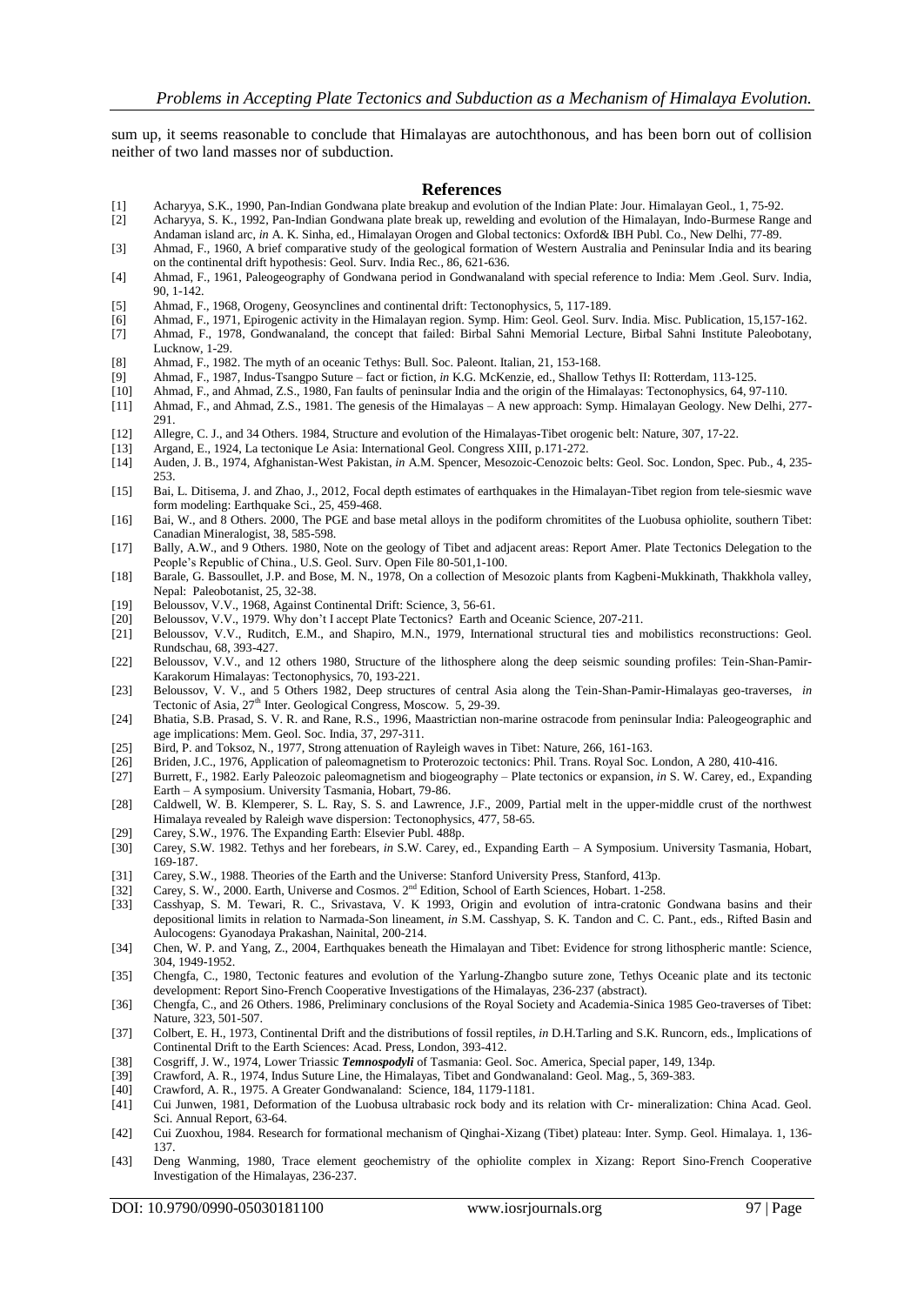- [44] Dewey, J.F., 1977, Suture Zone complexities: A review: Tectonophysics, 40, 53-67.<br>[45] Dewey, F. and Bird, J.M., 1970, Plate tectonics and geosynclines: Tectonophysics, 1
- [45] Dewey. F. and Bird, J.M., 1970, Plate tectonics and geosynclines: Tectonophysics, 10, 624-638.
- [46] Dewey, J.F. Shackleton, R.M. Chang Chengfa, and Sun Yin., 1988. The tectonic evolution of the Tibetan plateau: Phil. Trans. Royal Soc. London, 379-413.
- 
- [47] Dhital, M. R., 2014, Geology of Nepal Himalayas: Springer Inter. Publ., 1-487. [48] Dietz, R. S., and Holden, J.C., 1970, Reconstruction of Pangaea: break up and dispersion of continents, Permian to present: Jour. Geophysics Research, 75, 4939-4956.
- [49] Dubey, A. K., 2014, Understanding an orogenic belt: Structural evolution of the Himalayas: Springer Publ., Heidelberg, New York, 391p.
- [50] Du Toit, A. Z., 1937. Our wandering continents: Oliver and Boyd, Edinburg, 1-366.
- [51] Elliot, D. H. Colbert, E. H. Breed, W. J. Jensen. A. and Powell, S., 1970, Triassic tertapods from Antarctica, evidence for continental drift: Science, 169, 1197-1201.
- [52] Fein Ding, Cheng Shi-Zheng, and Hao Chunsong, 1981, On the structural features in the central part of Xizang (Tibet), and obduction of the Indian plate: Acta Geophy Sinica, 24,403.
- [53] Gansser, A., 1964. Geology of the Himalayas. Interscience Publishers, John Wiley Sons, London, 1-289.
- [54] Gansser, A., 1966, The Indian Ocean and the Himalaya: A geological interpretation: Eclogae Geol. Helv., 59, 831-848.
- [55] Gansser, A., 1977. The great suture zone between Himalaya and Tibet: a preliminary note, *in* Himalaya: Science de la Terre CNRS, Paris, 181-191.
- [56] Gansser, A., 1981. The geodynamic history of the Himalayas, In: H.K. Gupta and F. M. Delany, eds., Zagros-Hindukush Himalaya; Geodynamic evolution: Amer. Geophysical Union, Washington, 111-121.
- [57] Gansser, A., 1991, Facts and theories on the Himalayas: Eclogae Geol. Helv., 84, 33-59.
- [58] Gawad, A., 1971, Wrench movements in the Baluchistan arc and relation to Himalayan-Indian ocean tectonics: Bull. Geol. Soc. Amer., 82, 1235-1250.
- [59] Gilluly, J., 1971, Plate tectonics and magmatic evolution: Bull. Geol. Soc. Amer., 88, 2383-2396.
- [60] Girardeau, J. Marcoux, J. Fourcade, D. Bassoullet, J.P. and Tang Yoking., 1985, Xainxa ultramafic rocks, central Tibet, China: tectonic environment and geodynamic signature: Geology, 13, 330-333.
- [61] Gopel, C. Allegre. J. and Xu, R. H., 1984, Constraints on the origin of two Tibet ophiolites from Pb- isotopes: Inter. Symp. Geol. Himalayas, 2, 2 (abstract).
- [62] Haixiang, Z., 1984. Is the Yarlu-Zhangbo (Tsangpo) tectonic belt a suture? Inter. Symp. Himalaya Geol., 2, 71 (abstract).
- [63] Hongrong, Q., 1980, Paleozoic and Triassic conodonts fauna in Xizang (Tibet): Inter. Symp. Himalaya Geol., 1, 1-2 (abstract).
- [64] Hurrell, S., 2011, Dinosaurs and the Expanding Earth. 3<sup>rd</sup> Edition. One off Publ. Company. Great Britain, 1-213.<br>[65] Jacob, K. H. and Quittmeyer, R. L., 1979, The Makran region of Pakistan and Iran: Trench-Arc syste
- Jacob, K. H. and Quittmeyer, R. L., 1979, The Makran region of Pakistan and Iran: Trench-Arc system with active plate subduction, *in* A. Farah and K. A. DeJong, eds., Geodynamics of Pakistan: Geol. Sur. Pakistan, 305-317.
- [66] Jain, A. K., and 9 others, 2012, Evolution of the Himalaya: Proc. Indian National Science Academy, 78, 259-275.<br>[67] Jain, A. K., 2014. When did India-Asia collide and make the Himalayas? Current Science, 106, 254-266
- [67] Jain, A. K., 2014. When did India-Asia collide and make the Himalayas? Current Science, 106, 254-266.
- [68] Kaila, K. L. and Narain, H., 1981, Evolution of the Himalaya based on seism-tectonic and deep seismic sounding: Proc. Himalayan Geol. Seminar. New Delhi, Geological Surv. India, Misc. Publ. 41, 1-40.
- [69] Kamen Kaye, M., 1972, Permian Tethys and Indian Ocean: Bull. Amer. Assoc. Petrol. Geologists, 56, 1984-1999.<br>[70] Katz, H. R., 1972. Paired metamorphic belts of the Gondwanaland and Plate tectonics: Nature, 239, 271-2
- Katz, H. R., 1972. Paired metamorphic belts of the Gondwanaland and Plate tectonics: Nature, 239, 271-273.
- [71] Kazmi, A. H., 1979, Active fault systems in Pakistan, *in* Farah, A. and DeJong, K. A., eds., Geodynamics of Pakistan: Geol. Surv. Pakistan, 285-294.
- [72] Kasumori Arita., 1984, Tectonic evolution of the Nepal Himalayas with special reference to the main central thrust: Intern. Symp. Geol. Himalaya., 1, 92.
- [73] Khan, Z. A., and Tewari, R. C., 2016. The concept of Gondwanaland and Pangaea- A appraisal: Journal of Applied Geology and Geophysics, v.4, p.44-56. doi: 10.9790/0990-0403024456.
- 
- [74] Khan, Z. A. and Tewari, R. C., 2016 b. The Facts and Fictions of the Oceanic Tethys concept. Jour. Geosciences, 1, 12-41. [75] Klootwijk, C. T., 1976. The drift of the Indian subcontinent: an interpretation of recent paleomagnetic data: Geol. Rundschau, 65, 885-909.
- [76] Klootwijk, C.T., 1979. A review of paleomagnetic data from the Indo-Pakistani fragment of Gondwanaland, *in* Farah, A. and DeJong, K. A., eds., Geodynamics of Pakistan: Geol. Surv. Pakistan, 41-80.
- [77] Klootwijk, C. T. Conaghan, P. and Powell, C., 1985, The Himalayan arc: large scale continental subduction, oroclinal bending and back-arc spreading: Earth and Planetary Sci. Letters,51, 381-405.
- [78] Klootwijk, C.T., 1986, Greater India's margin: Paleomagnetic evidence for large-scale continental subduction, *in* McKenzie, K. G., ed., Shallow Tethys II, 529.
- [79] Klootwijk, C. T., Gee, J. S. Peirce, J. W. Smith, G. M. McFadden, P. L., 1992, An early India- Asia contact: Paleomagnetic constraints from Ninety East Ridge: Geology, 20, 395-398.
- [80] Kumar, G., Prakash, G., and Dayal, B., 1970. A note on cement grade limestone bands in the calc-zone of Tejam, Pithoragarh District. U.P.: Indian Minerals, 24,123-130.
- [81] Lawrence, R. D. and Yeats, R. S., 1979, Geological reconnaissance of the Chaman Fault in Pakistan, *in* Farah, A. and DeJong, K. A. eds., Geodynamics of Pakistan: Geol. Surv. Pakistan, 351-358.
- [82] Lawrence, R. D. Khan, S. H. and Nakata, T., 1992, Chaman Fault, Pakistan-Afghanistan, *in* Bucknam, R.C. and Hancock, P.C. eds., Major active faults of the world: Annales Tectonicae, 6, 196-223.
- [83] LeFort, P., 1991, Evolution of the Himalaya, *in* Yin, A. and Harrison, T. M. eds. The tectonic evolution Asia: Cambridge Univ. Press, New York, 95-109.
- [84] Liang Rixuan, and Bai Wanji, 1984, Genesis of ultramafic rock in Yarlung-Zhangbo ophiolite belt: Inter. Symp. Himalaya Geology, 117-118.
- [85] Liang Rixuan, Wan Chuan yang, and Fang Qing sang, 1984, Accessory minerals and their geological significance in Dongqiao ultramafic rock body in Xizang (Tibet): Inter. Symp. Himalaya Geology, 119-120.
- [86] Li Xiangxu, 1984, Preliminary study on a mixed Permian flora from Xiangangjiang of Gerze Dist. Xizang and its paleogeographic significance: Inter. Symp., Himalaya Geology. Supplement Abstract.
- [87] Maxlow, J., 2012. Global Expansion Tectonics: A significant challenge for Physics. Proc. National Philosophy Alliance paper, 363- 373.
- [88] McElhinny, M. W., 1968. Northward drift of India examination of recent paleomagnetic results: Nature, 217, 342-344.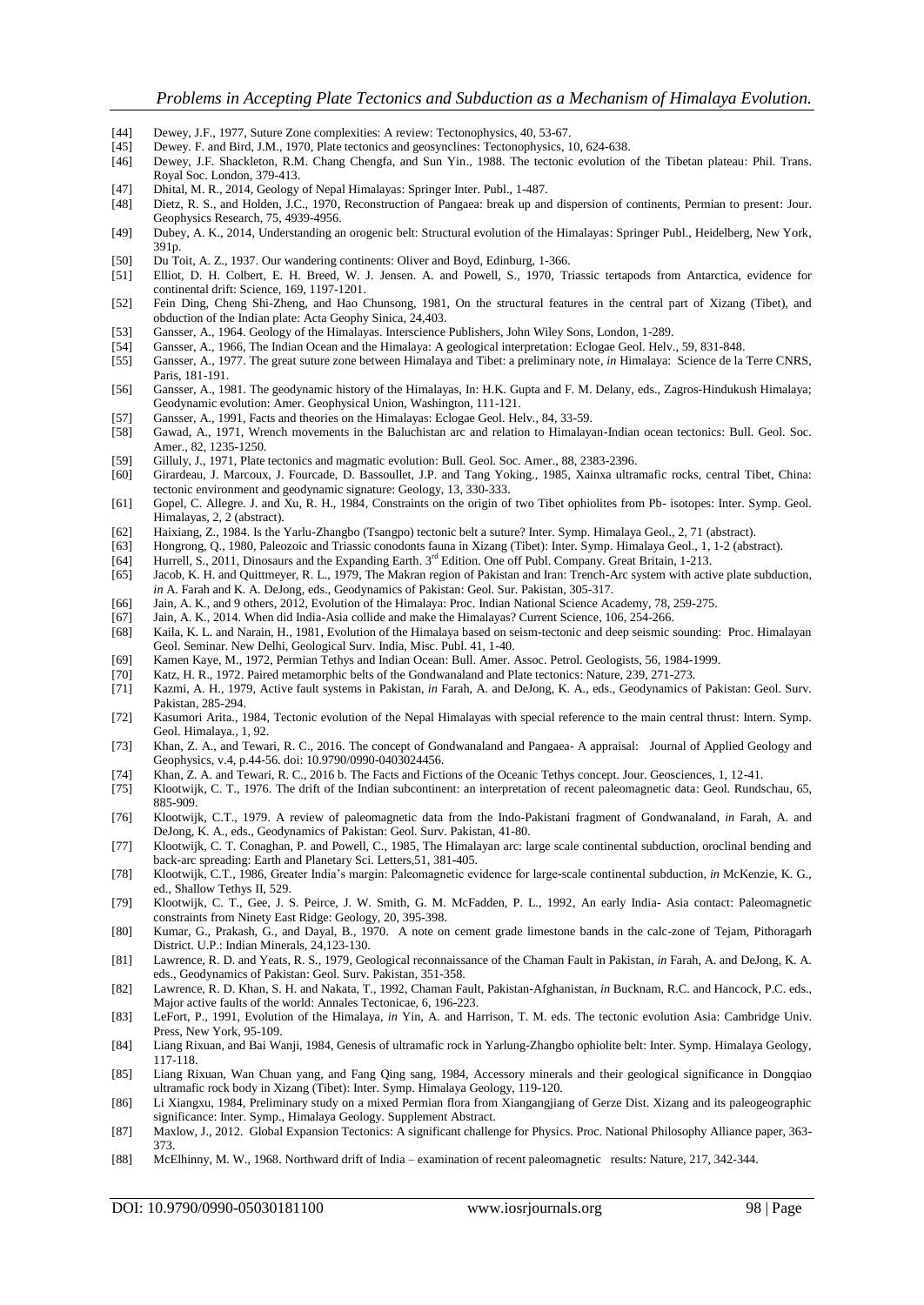- [89] McElhinny, M.W., 1970, Paleomagnetism of the Cambrian Purple Sandstone from the Salt Range, West Pakistan: Earth Planet Sci. Letter, 8,149-156.
- [90] McElhinny, M. W. Hale, H. S. Crawford, A. R., 1974, Paleomagnetic evidence shows Malay Peninsula was not a part of Gondwanaland: Nature, 252, 641-645.
- [91] Mehmood, K., and 4 others, 1995, 40Ar/39Ar dating of the emplacement of Muslim Bagh ophiolite, Pakistan: Tectonophysics, 250, 169-181.
- [92] Molnar, P., 1988. A review of geophysical constraints on the deep structure of the Tibetan plateau, the Himalaya and the Karakorum and their tectonic implications: Phil. Trans. Royal Soc. London, Ser A 326, 33-88.
- [93] Molnar, P., 2016. The paleoposition of India. Jour. Southeast Asian Earth Sciences, 1, 145-189.
- Molnar, P. and Francheteau, J., 1975. The relative motion of 'hot spots' in the Atlantic and Indian Oceans during the Cenozoic. Jour. Royal Astron. Society Geophysics, 43, 763-774.
- [95] Molnar, P. and Tapponnier, P., 1975, Cenozoic tectonics of Asia: effects of a continental collision: Science, 189, 419-426.
- [96] Monsalve, G., and 5 Others. 2006, Seismicity and one-dimensional velocity structure of the Himalayan collision zone: Earthquakes in the crust and upper mantle: Jour. Geophysical Research, 11, 11-19.
- [97] Nicolas, A. and 7 others, 1981, The Xigaze ophiolite (Tibet): a peculiar oceanic lithosphere: Nature, 294, 414-417.
- [98] Norin, E., 1946, Geological expedition in Western Tibet: Report Sino-Swedish Expedition, Stockholm, 1-229.
- [99] Oldham, R. D., 1891. The age and origin of the Himalayas: Geol. Mag., Decade III, 8, 8-18.
- [100] Owen, H. G., 1976, Continental displacement and expansion of the Earth during the Mesozoic and Cenozoic: Phil. Trans. Royal Soc. London, 218, 223-291.
- [101] Owen, H. G., 1982, Ocean floor spreading evidence of global expansion, *in* Carey, S. W., ed., The Expanding Earth A symposium: Univ. Tasmania, Hobart, 31-58.
- [102] Pande, I. C. and Gupta, V. J., 1974, Himalayan orogeny and its phases with special reference to the Kashmir Himalayas: Bull. Research, Punjab University, 11, 109-112.
- [103] Powell, C. Mc. A., 1979, A speculative tectonic history of Pakistan and surroundings, some constraints from the Indian Ocean, *in* Farah, A. and DeJong, K.A. eds., Geodynamics of Pakistan, Karachi: Geol. Surv. Pakistan, 5-24.
- [104] Pasco, E., 1964, Geology of India: Geol. Surv. India, Calcutta, 1-488.
- [105] Priestley, K. Jackson, J. and McKenzie, D., 2007. Lithospheric structure and deep earthquakes beneath India, the Himalaya and southern Tibet, Journal Intern. Geophysics 172, 345-362.
- [106] Qureshy, M. N., 2004, Geophysical framework of India, Bangladesh and Pakistan: Narosa Pub. House, New Delhi, 1-263.
- [107] Qureshy, M. N. and Warsi, W. E. K., 1981. Some inferences from gravity data on the tectonics of Himalayas: Him. Geol. Seminar, 211-226.
- [108] Raiverman, V., 1992, Trans-Asiatic lineaments and Himalayan orogeny, *in* Sinha A. K. ed., Himalayan Orogen and global tectonics: Oxford & IBH. Publication, New Delhi, 121-156.
- [109] Raiverman, V., 2002, Foreland sedimentation in Himalayan tectonic regime: A relook at the Orogenic process: B.S. M. P.S. Publ, New Delhi, 1- 378.
- [110] Robinson, P. T. and 8 others, 2004, Ultrahigh pressure minerals in the Luobusa ophiolite, Tibet and their tectonic implication: Geol. Soc. London, Sp. Publ., 226, 247-271.
- [111] Romer, A. S., 1973, Intercontinental correlation of Triassic Gondwana vertebrate faunas: 3<sup>rd</sup>. Inter. Gondwana Symp., Canberra, 469-478.
- [112] Sahni, A., 1984, Cretaceous Paleocene terrestrial faunas of India: lack of endemism during drifting of Indian plate, Science, 226, 441-443.
- [113] Sahni, A. and Bajpai, S., 1991, Eurasiatic elements in the Upper Cretaceous non marine biota's of Peninsular India, Cretaceous Research, 12, 177-183.
- [114] Sahni, A. and Kumar, V., 1974. Paleogene paleobiogeography of the Indian subcontinent, Paleogeography. Paleoclimatology Paleoecology, 15, 209-226.
- [115] Sarwar, G. and DeJong, K. A., 1979, Arcs, Orocline, Syntaxes: the curvature of mountain belts in Pakistan, *in* Farah, A. and DeJong, K. A. eds., Geodynamics of Pakistan: Geol. Soc. Pakistan, 341-349.
- [116] Sastri, V. V. Raju, A.T.R, Sinha, R. N. and Venkatachala, B.S., 1974, Evolution of the Mesozoic sedimentary basins on the East Coast of India: Australian Petrol. Exploration Assoc., 29-41.
- [117] Scalera, G., 2006. Review of Dinosaurs and the expanding Earth. Annals Geophysics, 49, 513-514.
- [118] Scrutton, R. A., 1973.The age and relationship of igneous activity and continental break-up: Geol. Mag., 110, 227-234.
- [119] Sengor, A. M. C. and Burke, K. 1979, Comments on: why do I not accept plate tectonics? Earth and Ocean Science, 70, 207-211.<br>[120] Sengor, A.M.C., 1990, Plate tectonics and orogenic research after 25 years: A Tethyan
- [120] Sengor, A.M.C., 1990, Plate tectonics and orogenic research after 25 years: A Tethyan perspective: Earth Sci. Review, 27, 1-201.
- [121] Sengor, A. M.C., 2012. Tectonic evolution of the Tethyan region: Springer Publ., New York, 1-655.
- [122] Shaobai, X. Jiwan, T. and Zhouxun, C., 1984. The thickness of the crust and variability of Moho discontinuity at south Xizang (Tibet): Inter. Symp. Himalaya Geol., 1, 154-156 (abstract).
- [123] Sheehan, A. F., and 5 others, 2014, Physical states of Himalayan crust and upper mantle: constraints from seismic attenuation and velocity tomography: Jour. Geophy. Research, 119, 567-580.
- [124] Shield, O., 1993, Problems with plate tectonics: Jour. Geol. Soc. India, 42, 527.
- Shield, O., 1996, Plate tectonics or Expanding Earth: Jour. Geol. Soc. India, 47, 399-408.
- [126] Shield, O., 1997, Are plate tectonics with standing the test of time? Annali Di Geofisica, 11, 955-962.
- [127] Sinha, A. K., 2002, Tectonics and subduction mechanism across the India-Asia collision zone in Ladakh and Karakorum. Presidential Address. 89<sup>th</sup>. Indian Sci. Congress. Lucknow, 1-16.
- [128] Smith, A. G., 1971, Alpine deformation and the oceanic areas of the Tethys, Mediterranean and the Atlantic: Bull. Geol. Soc. Amer., 82, 2039-2070.
- [129] Smith, A. G. and Hallam, A., 1970. The fit of the southern continents: Nature, 225, 139-144.
- [130] Stocklin, J., 1982, Himalayan Orogeny and Earth expansion, *in* Carey, S.W. ed., The Expanding Earth- A symposium: University Tasmania, Hobart, 119-130.
- [131] Stoneley, R., 1974, Evolution of continental margins bounding a former southern Tethys, *in* Burke, C.A. and Drake, C.L. ed., The geology of continental margins: Springer, New York, 889-903.
- [132] Suess, E., 1888. Das Antilitz der Erde: Wein and Leipzig, 1-703.
- [133] Sun Ali Lin, 1972. Permo-Triassic reptiles of Sinkiang: Scientia Sinica, 16, 151-156.
- [134] Tapponnier, P. Mercier, J. C. and Proust, F., 1981, The Tibetan evidence of India- Eurasia collision: Nature, 244,410-416.
- [135] Tarling, D.H., 1982. Land bridges and plate tectonics: Geobios, 6, 361-374.